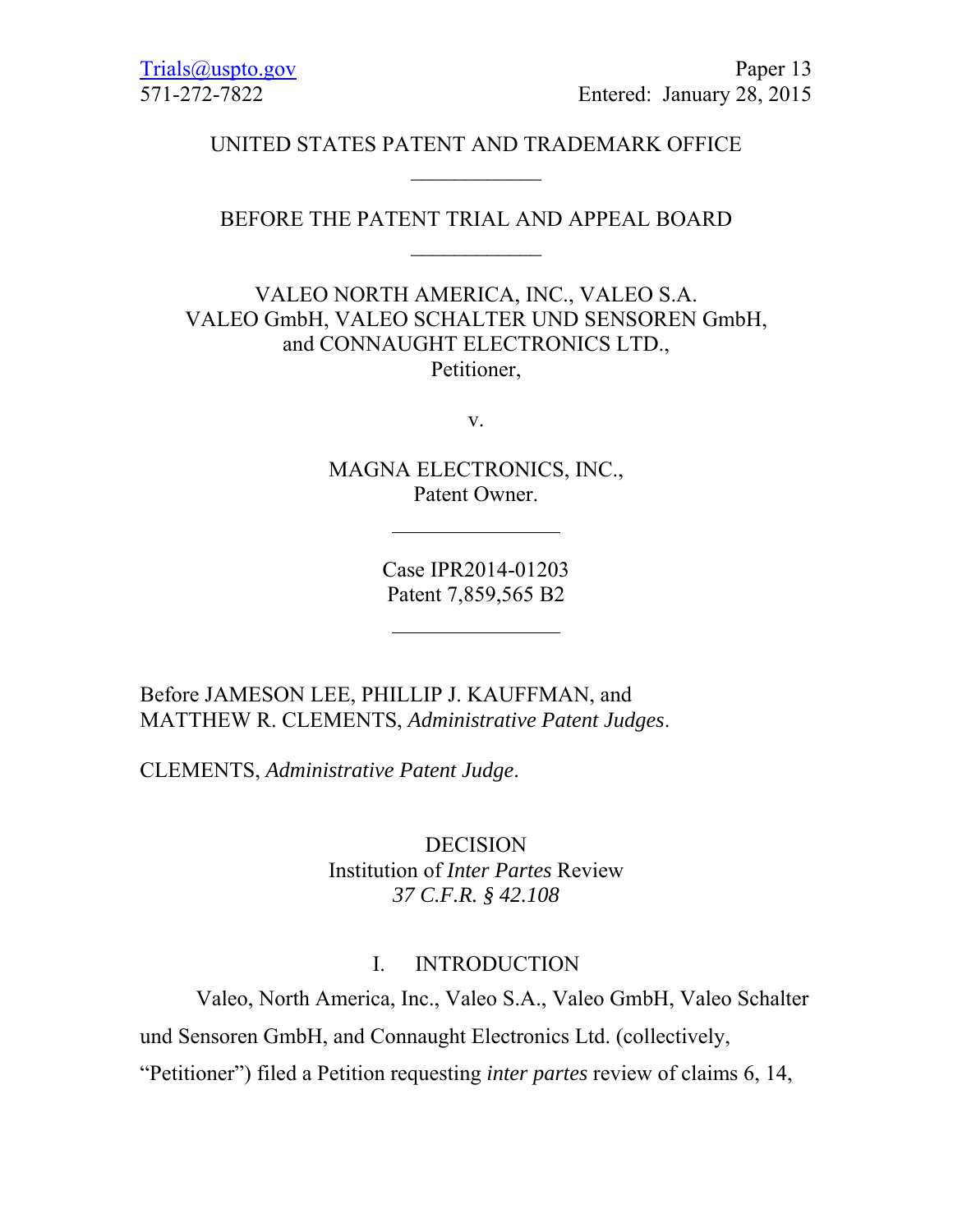21–24, 33–38, 43–46, and 49 ("the challenged claims") of U.S. Patent No. 7,859,565 B2 (Ex. 1001, "the '565 patent"). Paper 1 ("Pet."). Magna Electronics, Inc. ("Patent Owner") filed a Preliminary Response. Paper 6 ("Prelim. Resp."). We have jurisdiction under  $35 \text{ U.S.C.}$   $\S 314$ , which provides that an *inter partes* review may only be authorized if "the information presented in the petition . . . and any [preliminary] response . . . shows that there is a reasonable likelihood that the petitioner would prevail with respect to at least 1 of the claims challenged in the petition." 35 U.S.C. § 314(a). Upon consideration of the Petition and Preliminary Response, we determine that the information presented by Petitioner establishes a reasonable likelihood that Petitioner would prevail in showing the unpatentability of claims 6 and 33 of the '565 patent, but does not establish a reasonable likelihood that Petitioner would prevail in showing the unpatentability of claims 14, 21–24, 34–38, 43–46, and 49. Accordingly, pursuant to 35 U.S.C. § 314, we institute *inter partes* review of claims 6 and 33 of the '565 patent.

### *A. Related Proceedings*

Petitioner and Patent Owner indicate that the '565 patent is involved in *Magna Electronics Inc., v. Valeo, Inc*., No. 2:13-cv-11376-DRG (filed on Mar. 28, 2013) (E.D. Mich.). Pet. 4; Paper 5, 3. The '565 patent also is the subject of another *inter partes* review: IPR2014-00220 (the "220 IPR"). Pet 4. The Petition challenges claims that were challenged, but not instituted, in the 220 IPR.

Related U.S. Patent No. 7,877,175 B2 is the subject of *inter partes* reviews designated IPR2014-00227 and IPR2014-001206. Related U.S. Patent No. 8,386,114 B2 is the subject of *inter partes* reviews designated

2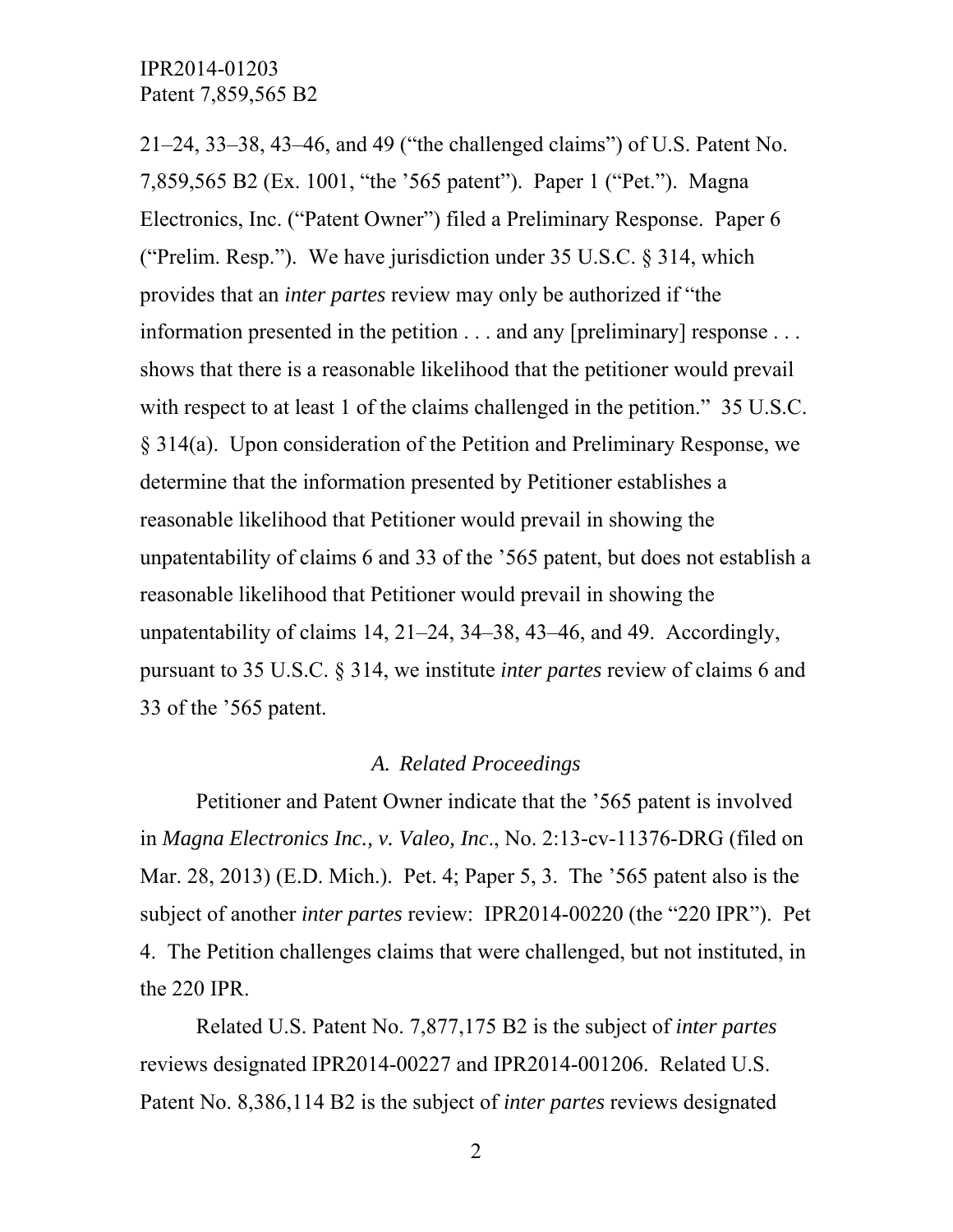IPR2014-00222 and IPR2014-001204. Related U.S. Patent No. 7,991,522 B2 is the subject of *inter partes* reviews designated IPR2014-00221 and IPR2014-01208.

### *B. The '565 Patent*

The '565 patent relates generally to vision systems for vehicles and, more particularly, to rearview vision systems that provide the vehicle operator with scenic information in the direction rearward of the vehicle. Ex. 1001, 1:18–21. The '565 patent discloses a rearview vision system having at least two image capture devices positioned on the vehicle and directed rearwardly with respect to the direction of travel of the vehicle. *Id*. at 1:27–31. The system includes a display, which combines the captured images into an image that would be achieved by a single rearward-looking camera having a view unobstructed by the vehicle. *Id*. at 1:31–35.

Figure 3 is reproduced below.



Figure 3 depicts a display according to the invention. *Id*. at 3:25–26. As shown, image display device 20 displays a composite image 42 made up of a left image portion 44, a right image portion 46, and a center image portion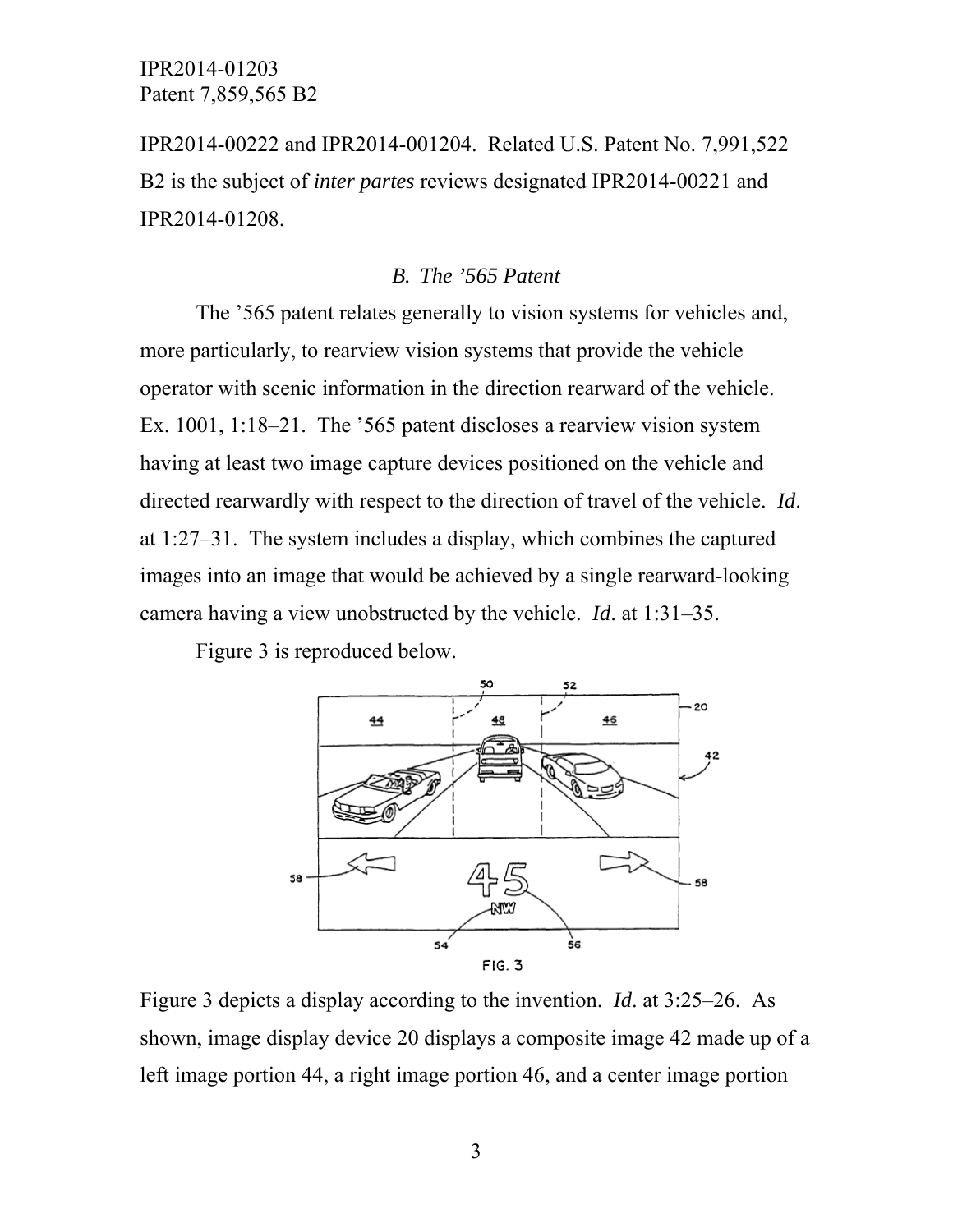48. *Id*. at 5:48–50. Each image portion 44–48 is reversed from the image as captured by the respective image capture device 14, 16 utilizing conventional techniques. *Id*. at 5:40–43. As may be best seen in Figure 3, the image portions at boundaries 50 and 52 are continuous whereby composite image 42 is a seamless panoramic view rearwardly of the vehicle. *Id.* at 5:59–62. As also is apparent from Figure 3, central image portion 48 is narrower than either left image portion 44 or right image portion 46. *Id*. at 5:62–64. This is a result of reducing horizontal field of view 26 of center image capture device 16 sufficiently to move points P, and thus overlap zones 32 and 34, a sufficient distance behind vehicle 10 to reduce redundant and duplicative images between image portions 44–48. *Id*. at 5:64–6:6. Composite image 42 provides a clear image, which avoids confusion and simplifies the task of extracting information from the multiple image portions 44–48. *Id*. at 6:1–4. As may also be seen by reference to Figure 3, display 20 may additionally include indicia such as the readout of a compass 54, vehicle speed 56, turn signals 58, and the like as well as other graphical or video displays, such as a navigation display, a map display, and a forward-facing vision system. *Id*. at 6:4–9.

### *C. Illustrative Claims*

Claim 6 depends from independent claim 1 (not challenged). Claims 1 and 6 are reproduced below:

1. A vision system for a vehicle, comprising:

a vehicle equipped with at least two image capture devices, said two image capture devices capturing images external of the vehicle, said two image capture devices having overlapping fields of view;

said vehicle equipped with an image processor, wherein image data captured by said two image capture devices are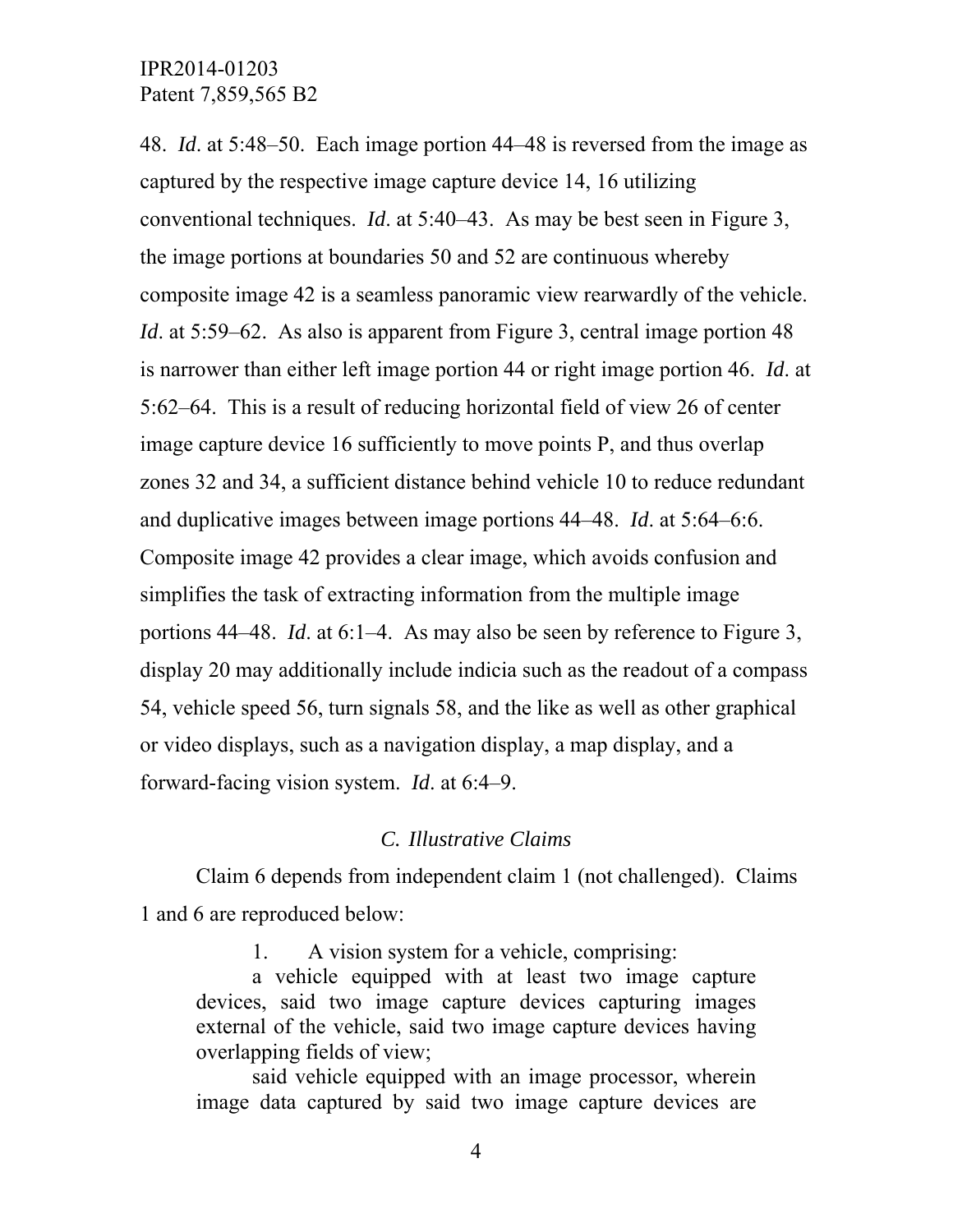processed by said image processor, said image processor producing a synthesized image from said image data captured by said two image capture devices, and wherein said synthesized image comprises a composite image of said image data captured by said two image capture devices without duplication of image information;

said vehicle equipped with a display screen displaying said synthesized image, said synthesized image displayed as a single image on a single display screen that is viewable by a driver of said vehicle when the driver is normally operating said vehicle, wherein the displayed image displayed on said single display screen includes an image portion from an image captured by each of said two image capture devices; and

said image processor processing said image data by at least one technique chosen from luminant blending, chrominant blending, dynamic range extending, pixel group compensation, anti-blooming, multiple exposure, image morphing compensation and image warping compensation.

6. The vision system for a vehicle of claim 1, wherein said display screen is at least one of (a) positioned within the field of view of the driver without substantially obstructing the view through a windshield, (b) mounted to one of a dashboard,

a facia, a header and a windshield of the vehicle, (c) mounted at a position conventionally occupied by an interior rearview mirror, (d) a display of one of a projected and a virtual image and (e) a heads-up display.

Ex. 1001, 12:49–13:9, 13:36-43.

-

*D. References Relied Upon* 

Petitioner relies upon the following references:

Noso ("Nissan") $<sup>1</sup>$ </sup> JP H3-99952 Apr. 25, 1991 Ex. 1003

<sup>&</sup>lt;sup>1</sup> Nissan is a Japanese language document. Ex. 1003. Unless indicated otherwise, all citations to Nissan in this decision will refer to its certified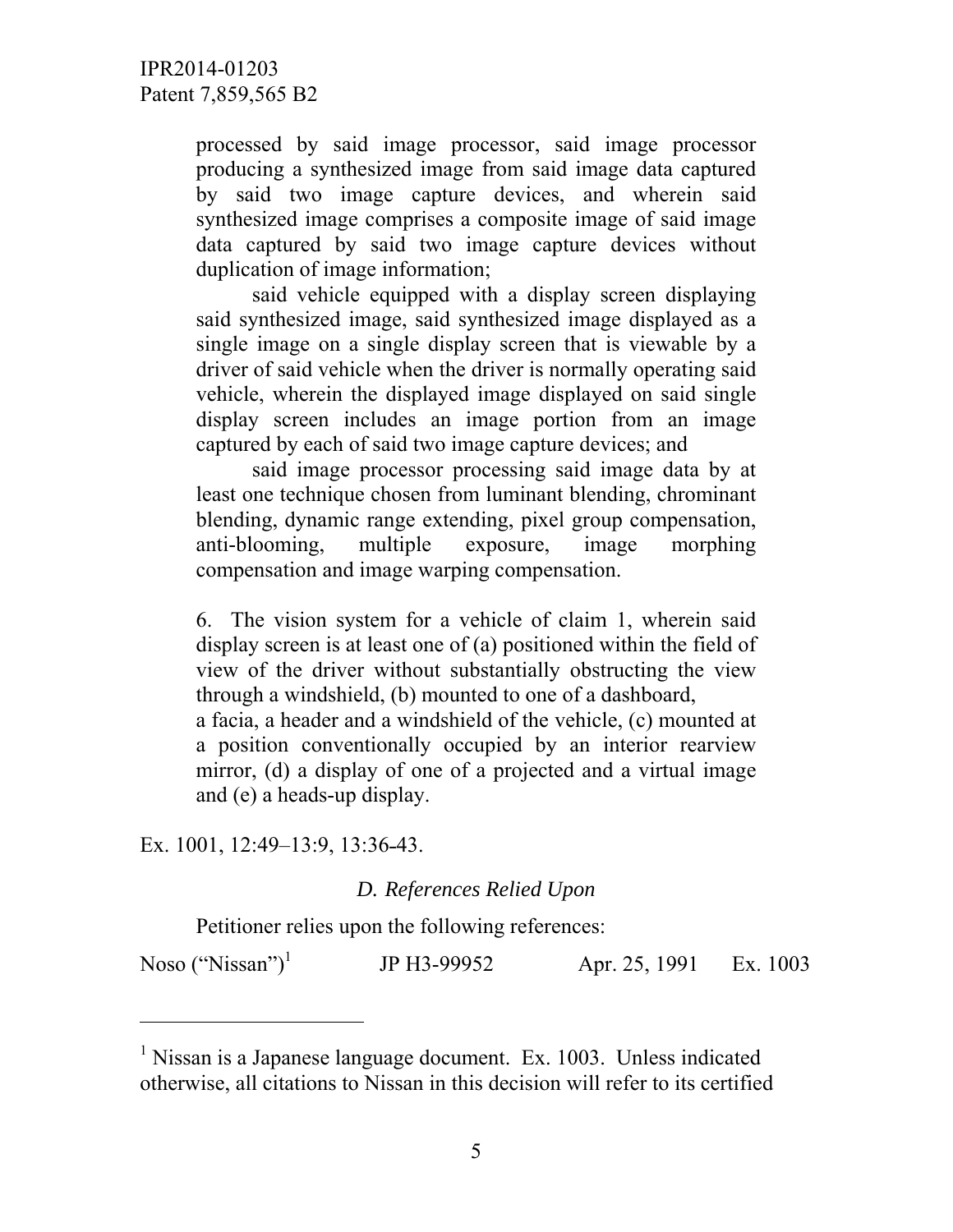| Nimura ("Aishin") <sup>2</sup>                                                            | JP A64-14700   | Jan. 18, 1989  | Ex. 1005 |
|-------------------------------------------------------------------------------------------|----------------|----------------|----------|
| G. Wang, et al., CMOS Video Cameras, EURO ASIC 1991, 100-<br>03, May 27-31, 1991 ("Wang") |                |                | Ex. 1007 |
| Suzuki ("Niles") $3$                                                                      | JP 59-114139   | July 2, 1984   | Ex. 1009 |
| Matsutani ("Hino") <sup>4</sup>                                                           | JP S62-16073   | April 10, 1987 | Ex. 1012 |
| Imai ("Honda") <sup>5</sup>                                                               | JP H1-168538   | July 4, 1989   | Ex. 1014 |
| Ozaki ("Fujitsu") <sup>6</sup>                                                            | JP H5-213113   | Aug. 24, 1993  | Ex. 1016 |
| Secor                                                                                     | U.S. 5,289,321 | Feb. 22, 1994  | Ex. 1020 |

#### *E. The Asserted Grounds of Unpatentability*

Petitioner argues that the challenged claims are unpatentable based on the following grounds:

| <b>References</b>              | <b>Basis</b> | <b>Claims Challenged</b> |
|--------------------------------|--------------|--------------------------|
| Nissan alone or with Secor     | \$103        |                          |
| Nissan and Hino                | \$103        | 14, 43, 44, 46, and 49   |
| Nissan, Hino, Aishin, and Wang | \$103        | $21 - 24$                |

English language translation. Ex. 1004.

 $\overline{a}$ 

<sup>3</sup> Niles is a Japanese language document. Ex. 1009. Unless indicated otherwise, all citations to Niles in this decision will refer to its certified English language translation. Ex. 1010.

<sup>4</sup> Hino is a Japanese language document. Ex. 1012. Unless indicated otherwise, all citations to Hino in this decision will refer to its certified English language translation. Ex. 1013.

<sup>5</sup> Honda is a Japanese language document. Ex. 1014. Unless indicated otherwise, all citations to Honda in this decision will refer to its certified English language translation. Ex. 1015.

<sup>6</sup> Fujitsu is a Japanese language document. Ex. 1016. Unless indicated otherwise, all citations to Fujitsu in this decision will refer to its certified English language translation. Ex. 1017.

 $^{2}$  Aishin is a Japanese language document. Ex. 1005. Unless indicated otherwise, all citations to Aishin in this decision will refer to its certified English language translation. Ex. 1006.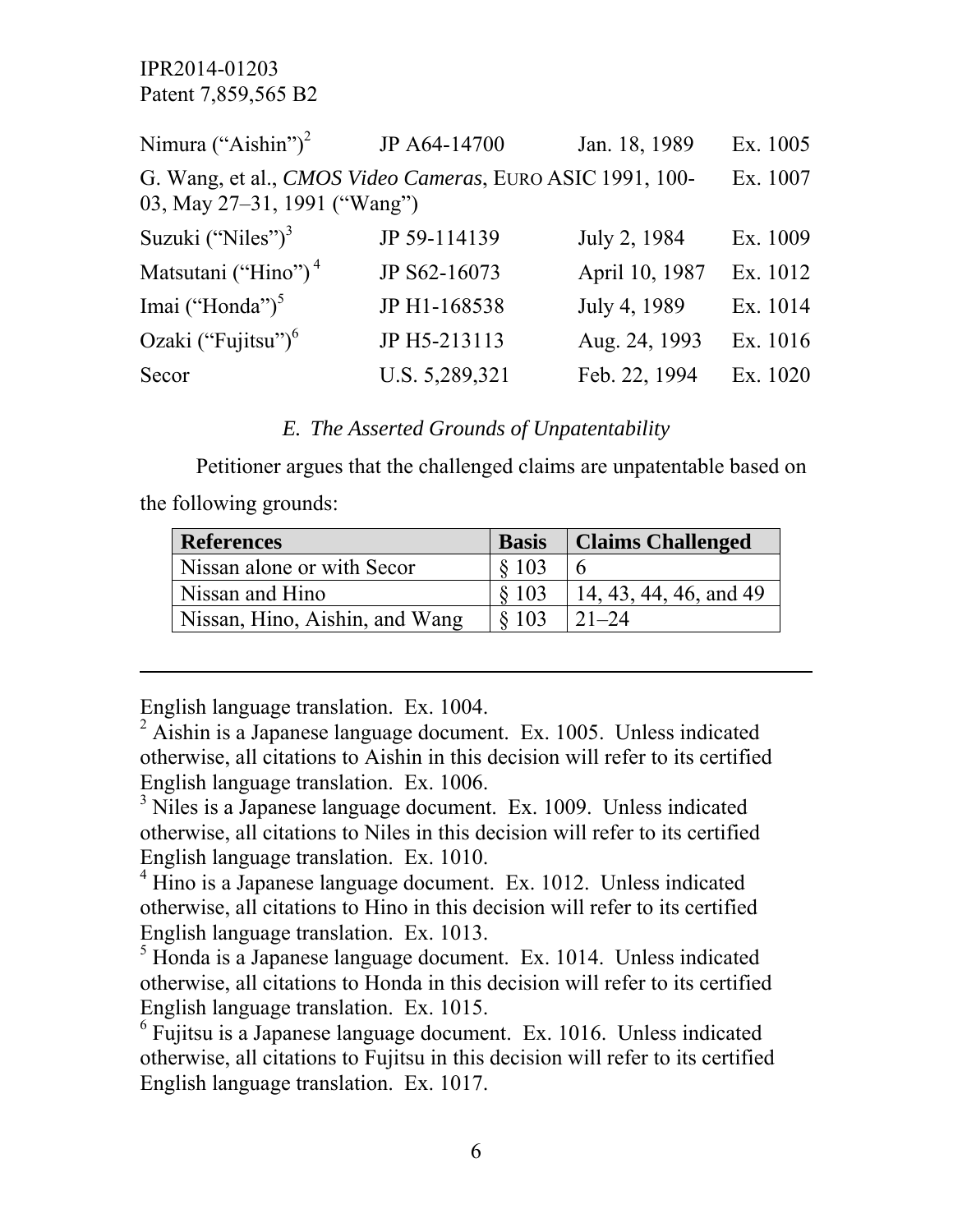| <b>References</b>                                     | <b>Basis</b> | <b>Claims Challenged</b> |
|-------------------------------------------------------|--------------|--------------------------|
| Nissan, Hino, Aishin, and Niles                       | \$103        | $34 - 38$                |
| Nissan, Hino, and Aishin                              | \$103        | 45                       |
| Nissan, Aishin, Niles, Fujitsu, and $\frac{1}{5}$ 103 |              | 33                       |
| Honda                                                 |              |                          |

### II. ANALYSIS

### *A. Real Parties-in-Interest*

The Petition identified five entities as the real parties-in-interest, including Valeo, Inc. and Valeo GmbH. Pet. 3. Patent Owner contends that Petitioner failed to identify all real parties-in-interest as required by 35 U.S.C. § 312(a)(2) because it included Valeo, Inc., instead of Valeo North America, Inc., and because "[i]t is unclear from the record whether 'Valeo GmbH' in the earlier petitions is the same entity as the 'Valeo GmbH' of the present Petition." Prelim. Resp. 4–6. After Patent Owner filed its Preliminary Response, we authorized the parties to file additional briefing on the real party-in-interest issue. Papers 7, 11. Petitioner filed a brief (Paper 10) to which Patent Owner responded (Paper 12).

*1. Valeo, Inc.* 

-

Patent Owner contends that, at the time the Petition was filed, Petitioner knew or should have known that Valeo, Inc. had ceased to exist due to merger into Valeo North America, Inc. Prelim. Resp. 4–5; Paper 12, 1. Indeed, prior to filing of the Petition, Valeo, Inc. merged with another entity to become Valeo North America, Inc.<sup>7</sup> Paper 10, 1–2; Ex. 1022. However, Valeo North America, Inc. is the legal successor to the original

 $<sup>7</sup>$  The merger was effective December 31, 2013, and the Petition was filed</sup> on July 25, 2014. Ex. 1022, 1-2; Paper 1.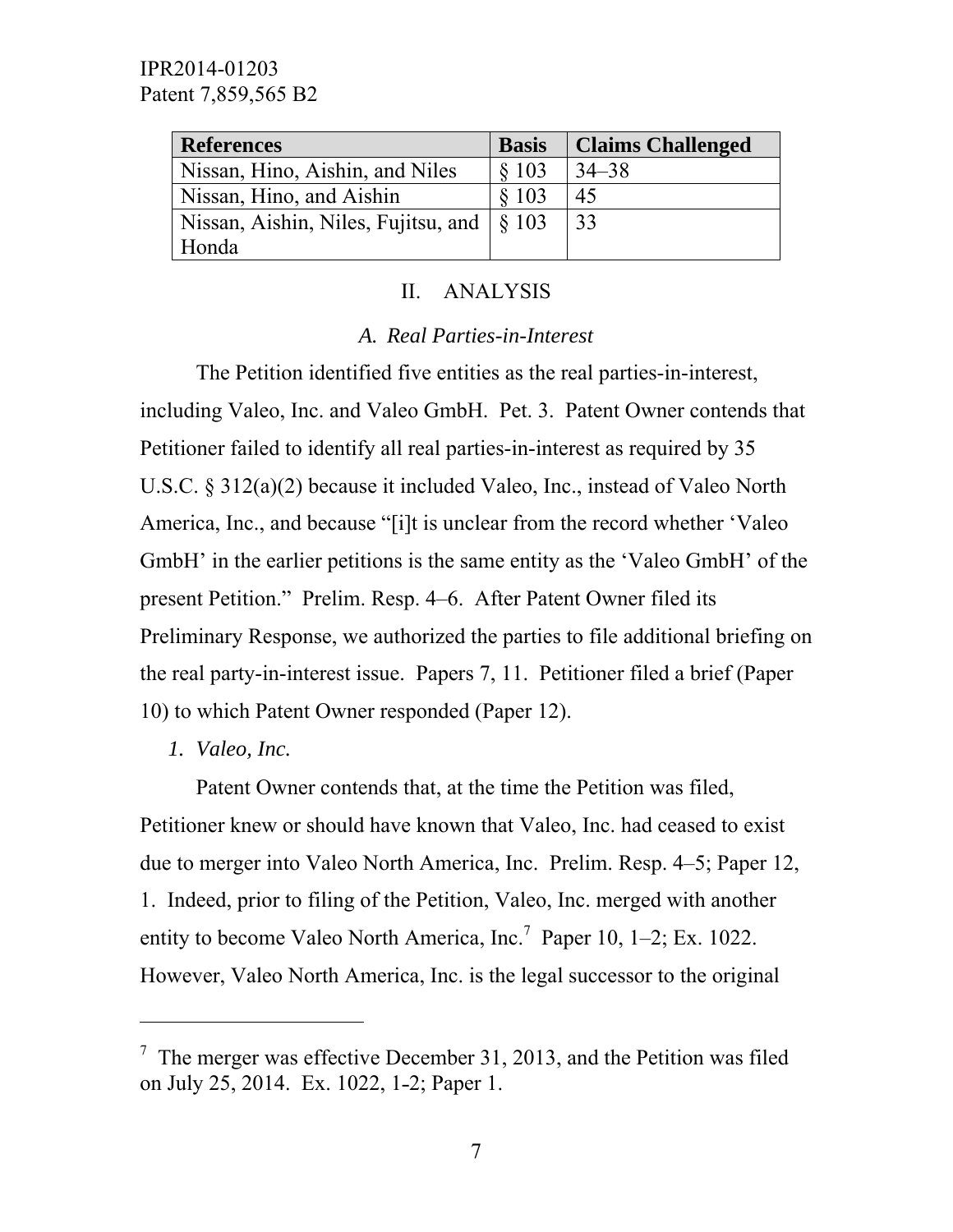entity (Valeo, Inc.). *See* Paper 10, 1–2; Ex. 1022, 1–2; Prelim. Resp. 4–5; Paper 12, 1. The Petition was technically in error insofar as it named Valeo, Inc. when, at that time, the correct name of the entity was Valeo North America, Inc. However, because Valeo North America, Inc. is the legal successor to Valeo, Inc., the Petition was correct substantively insofar as it identified the entity as a real party-in-interest. $8$  We note, also, that Patent Owner articulates no prejudice suffered by it due to the use by Petitioner of "Valeo, Inc." instead of "Valeo North America, Inc." For example, Patent Owner does not argue that if the Petition listed correctly "Valeo North America, Inc." instead of "Valeo, Inc.," then Petitioners would lack standing, or the Petition would be barred under 35 U.S.C. § 315. Accordingly, we are not persuaded that the listing of "Valeo, Inc." instead of "Valeo North America, Inc." precludes us from considering the Petition.

# *2. Valeo GmbH*

-

According to Patent Owner, prior to filing of the Petition, an entity named Valeo Holding Deutschland GmbH was renamed to, and possibly consolidated with, the original Valeo GmbH, so that it is unclear if the Valeo GmbH named in the Petition is the correct entity. Prelim. Resp. 5–6. Patent Owner's Response to Petitioner's Brief addresses only Valeo, Inc., and does not further address Valeo GmbH. *See* Paper 12. This suggests that Patent Owner no longer considers there to be an issue regarding identifying Valeo

<sup>&</sup>lt;sup>8</sup> Petitioner has since filed an updated mandatory notice to reflect that Valeo North America, Inc., previously Valeo, Inc., is a real party-in-interest. Paper 9.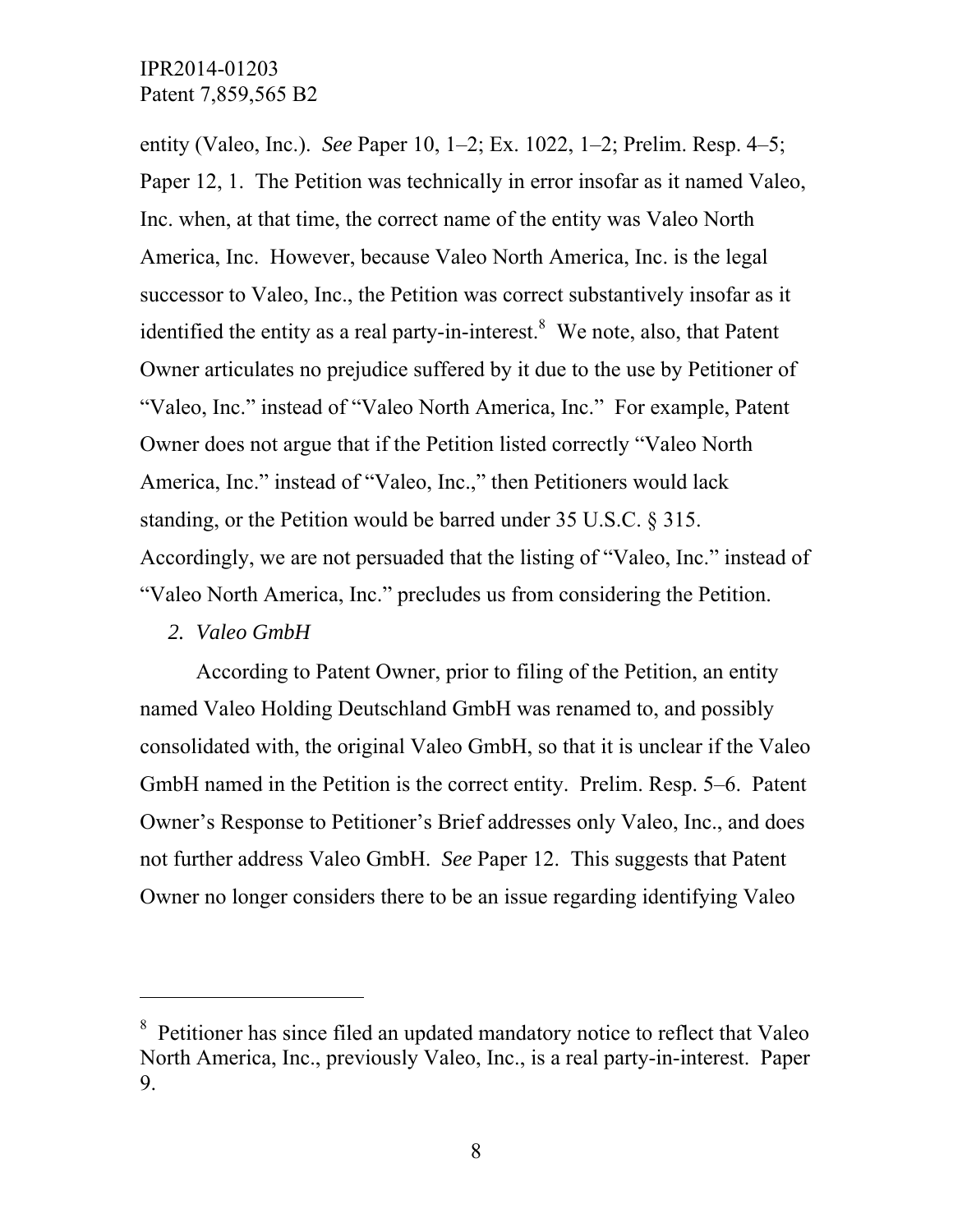GmbH as a real party-in-interest. Nevertheless, out of an abundance of caution, we address the issue.

Prior to the filing of the Petition, Valeo GmbH merged into and transferred assets to Valeo Holding Deutschland  $GmbH$ .<sup>9</sup> Paper 10, 1-2; Ex.  $1023$ ,<sup>10</sup> 4, 10. Valeo Holding Deutschland GmbH is the legal successor to Valeo GmbH, and continues to hold the name Valeo GmbH. *Id*. Therefore, the Petition correctly identified Valeo GmbH (which is the name of Valeo Holding Deutschland GmbH) as a real party-in-interest.

### *3. Conclusion*

 $\overline{a}$ 

For the foregoing reasons, we find that the Petition identifies all real parties-in-interest as required by 35 U.S.C. § 312(a)(2).

### *B. 35 U.S.C. § 325(d)*

The Decision to Institute in general, and determinations under 35 U.S.C. § 325(d) in particular, are discretionary decisions.<sup>11</sup>

<sup>&</sup>lt;sup>9</sup> The merger was effective January 1, 2013, and the Petition was filed on July 25, 2014. Paper 10, 1-2; Ex. 1023, 4, 10.

<sup>&</sup>lt;sup>10</sup> Exhibit 1023 includes page numbers at the top center of the page and Petitioner added exhibit page numbers to the bottom right of each page. On the tenth page of the exhibit, the correct number is at the top, but the added number (i.e." $1023-011$ ") is incorrect. We refer to the correct numbering sequence at the top of each page.

<sup>11</sup> *See* 35 U.S.C. § 314(a); *see generally Intelligent Bio-Systems, Inc. v. Illumina Cambridge Ltd.*, Case IPR2013-00324, slip op. at 4 (PTAB Nov. 21, 2013) (Paper 19) ("Congress did not mandate that an *inter partes* review must be instituted under certain conditions. Rather, by stating that the Director—and by extension, the Board—*may not* institute review *unless*  certain conditions are met, Congress made institution discretionary."); *see also* 35 U.S.C. § 325(d) (stating that the Director "may" take into account whether the same or substantially the same prior art or arguments previously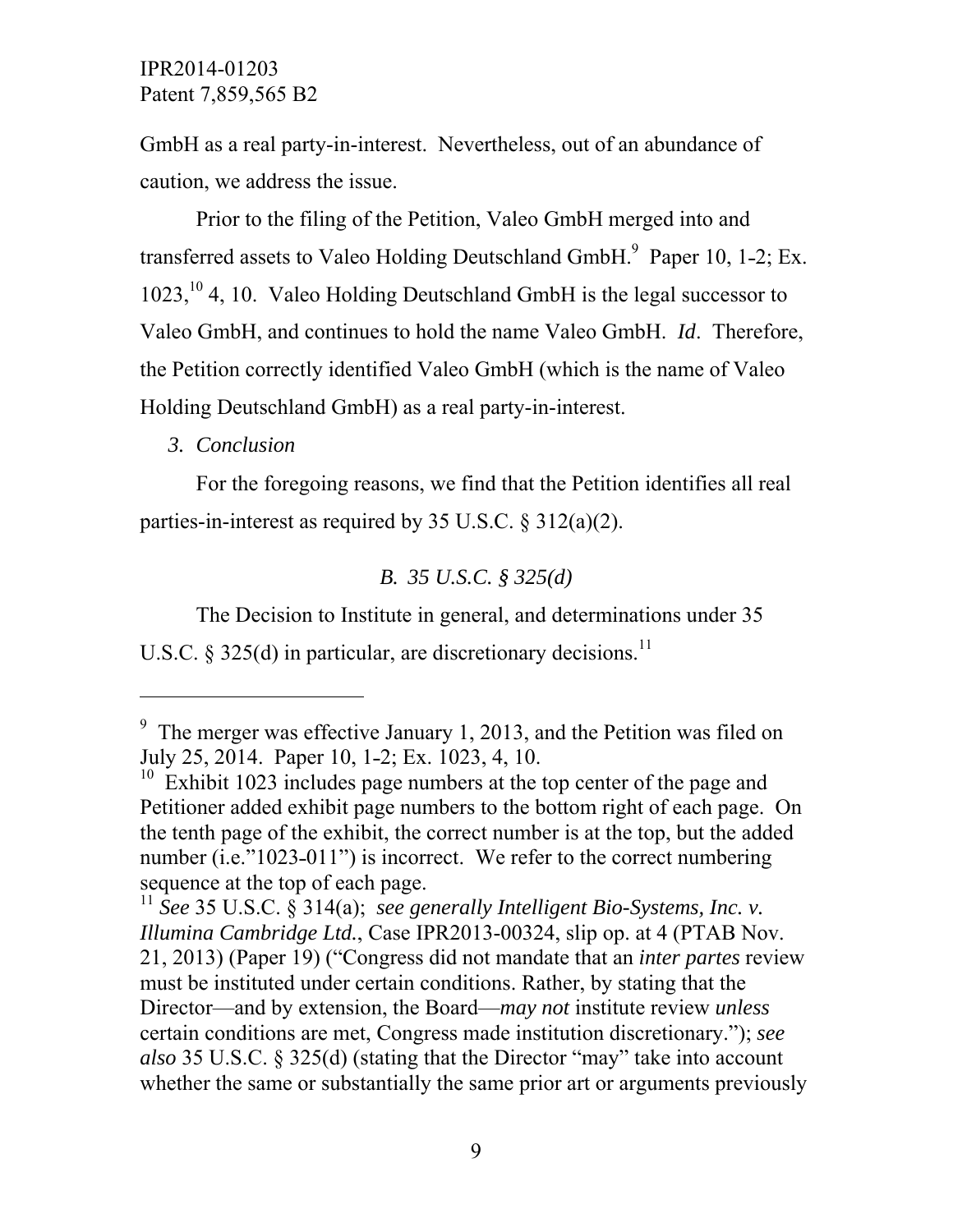Patent Owner asks that the Board exercise its discretion under 35 U.S.C. § 325(d) to reject the Petition because it raises substantially the same arguments and prior art as raised in the 220 IPR. Prelim. Resp. 2, 7–12. In support of this argument, Patent Owner contends that the Board has held consistently that a petitioner must explain adequately why a follow-on petition is not redundant, and Petitioner has not done so in this case. Prelim. Resp. 7 (citing *Medtronic, Inc., v NuVasive, Inc*., Case IPR2014-00487, slip op. at 7 (PTAB Sept. 11, 2014) (Paper 8)).

The citation of a single case does not demonstrate what the Board has consistently held. Also, the case cited is not precedential and does not set forth a "requirement" that a petitioner must explain adequately why a follow-on petition is not redundant. Contrary to what Patent Owner's argument implies, there is no per se rule that a Petitioner must demonstrate how the Petition is not redundant to any prior art and argument presented to the Office. Rather, 35 U.S.C. § 325(d) is discretionary, stating only that the Board "may" consider whether the same or substantially the same prior art or arguments were previously presented to the Office.

Patent Owner also contends that that Board has held consistently that the addition of prior art and argument that are different and non-cumulative does not preclude rejecting a petition under § 325(d). Prelim. Resp. 8–9 (citing *Unilever, Inc., v. Procter & Gamble Co*., Case IPR2014-00506, slip op. at 6 (PTAB July 7, 2014) (Paper 17)). However, such argument does little to demonstrate why we should exercise our discretion to reject the Petition at hand.

were presented to the Office).

 $\overline{a}$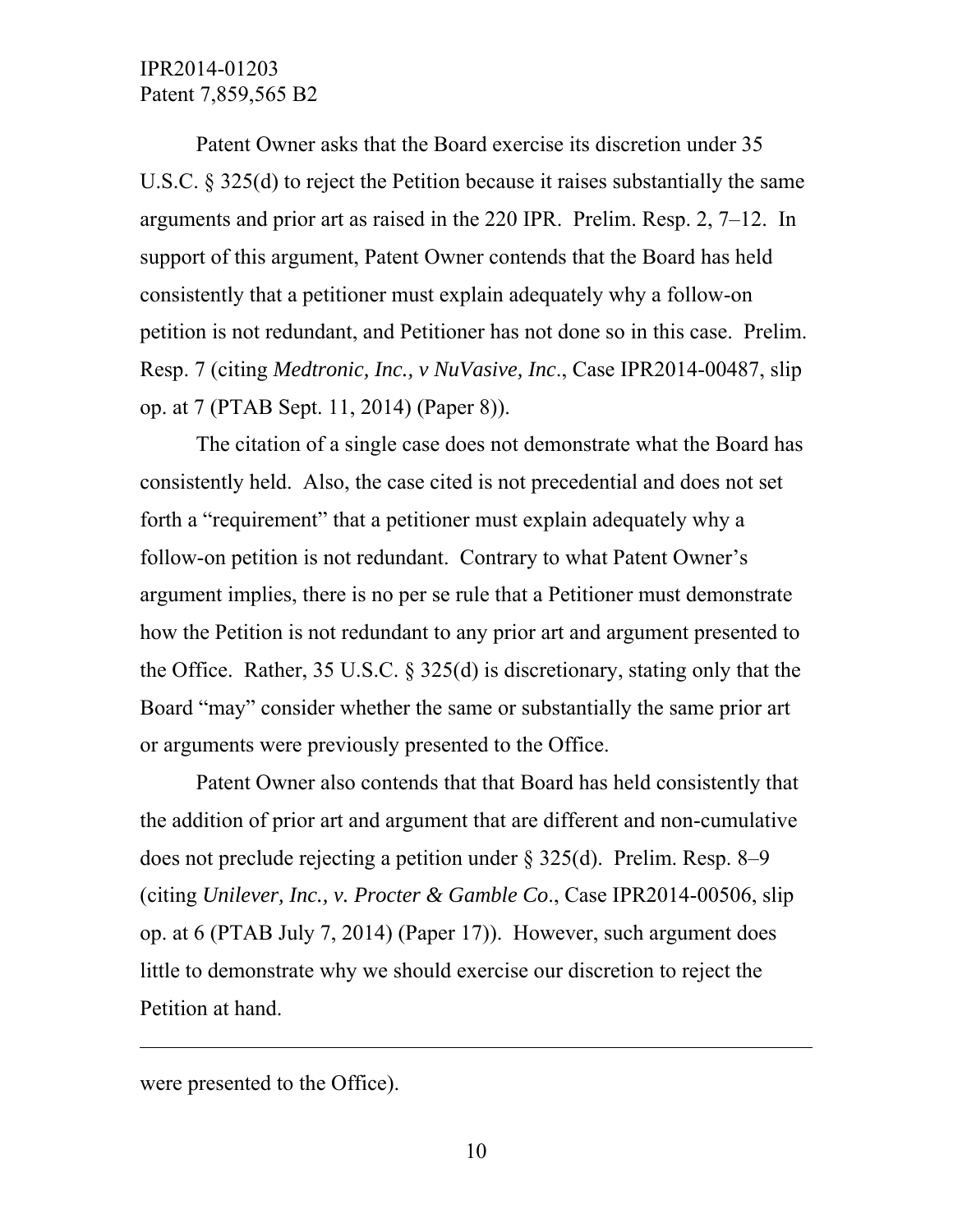In support of the argument that we should reject the Petition, Patent Owner provides the following chart: $12$ 

| Claims     | <b>220 IPR</b>        | <b>Present Petition</b>               |
|------------|-----------------------|---------------------------------------|
| 6          | <b>Nissan</b>         | Nissan or Nissan, Secor               |
| 14, 43,    | <b>Nissan</b>         | Nissan, Hino                          |
| 44, 46, 49 |                       |                                       |
| $21 - 24$  | Nissan, Aishin, Wang  | Nissan, Hino, Aishin, Wang            |
| 33         | Nissan, Aishin, Niles | Nissan, Aishin, Niles, Fujitsu, Honda |
| $34 - 38$  | Nissan, Aishin, Niles | Nissan, Hino, Aishin, Niles           |
| 45         | Nissan, Aishin        | Nissan, Hino, Aishin                  |

We are not persuaded that the art and arguments presented in this Petition are the same or substantially the same prior art or arguments previously presented to the Office. For example, none of the grounds of unpatentability in the current Petition rely upon exactly the same combination of prior art as the grounds of unpatentability asserted against the same claims in the 220 IPR. For example, the Petition relies upon a combination of Nissan and Hino for disclosing "approximates a view from a single location," as claimed, while in contrast the petition in the 220 IPR relied upon Nissan alone. 220 Decision to Institute, 21–22; Pet. 34. Similar distinctions are present for each ground of unpatentability in the Petition.

Consequently, we decline to exercise our discretion under 35 U.S.C.  $§$  325(d) in this case.

# *C. Claim Construction*

In an *inter partes* review, claim terms in an unexpired patent are interpreted according to their "broadest reasonable construction in light of the specification of the patent" in which they appear.  $37 \text{ C.F.R.}$  § 42.100(b);

 $\overline{a}$ 

 $12$  Prelim. Resp. 10.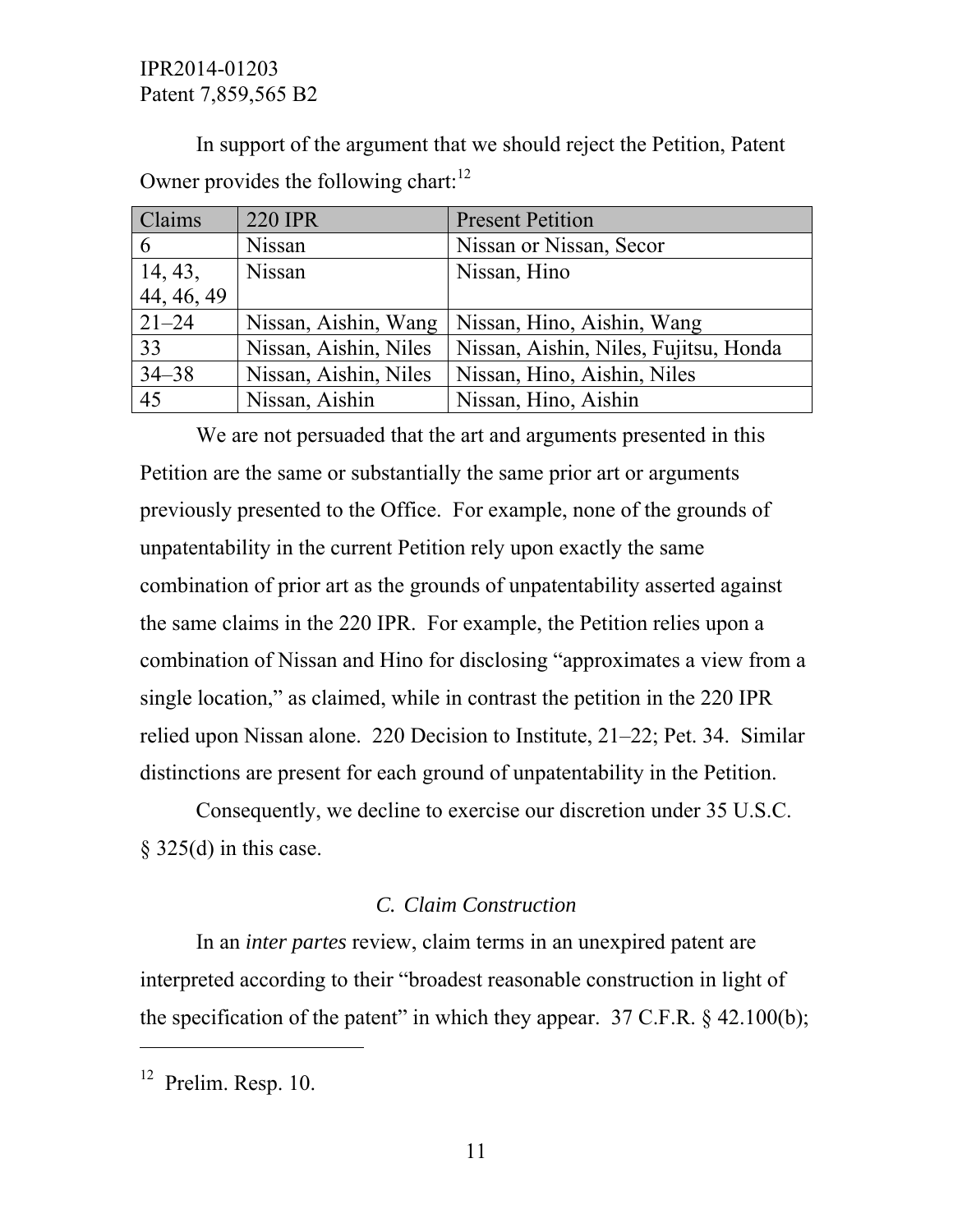Office Patent Trial Practice Guide, 77 Fed. Reg. 48,756, 48,766 (Aug. 14, 2012). Also, claim terms are given their ordinary and customary meaning, as would be understood by one of ordinary skill in the art in the context of the entire disclosure. *In re Translogic Tech., Inc.*, 504 F.3d 1249, 1257 (Fed. Cir. 2007).

#### *1. "image portion"*

Independent claims 1, 11, 18, 25, 30, 41, 43, 46, and 47 recite "image portion." Petitioner does not propose a construction of this term. Patent Owner proposes that this term be construed to mean "a derived part of a captured image that is less than the entire image." Prelim. Resp. 14–16 (citing Ex. 1001, 7:22–25, 9:3–8; Ex. 2002 (defining "portion" as "a part of a larger amount, area, etc." and "an often limited part of a whole.").

The '565 patent does not define the term "image portion." Patent Owner cites column 7, lines 22 to 25, but that disclosure is not determinative because it states only a preference. Ex. 1001, 7:22–25 ("However, the portion of the image displayed is *preferably* biased toward the downward portion of the captured image . . . .") (emphasis added). Patent Owner also cites column 9, lines 3 to 8, but that disclosure does not inform us as to whether the described image portions—right image portion 46', left image portion 44', and central image portion 48'—are less than the entire image captured by image capture devices 14, 16.

Elsewhere in the '565 patent, the terms "left image portion 44," "right image portion 46," and "center image portion 48" are used while describing Figure 3. *Id.* at 5:48–50. The '565 patent states explicitly that "[e]ach image portion 44–48 is reversed form the image as captured by the respective image capture device 14, 16 utilizing conventional techniques."

12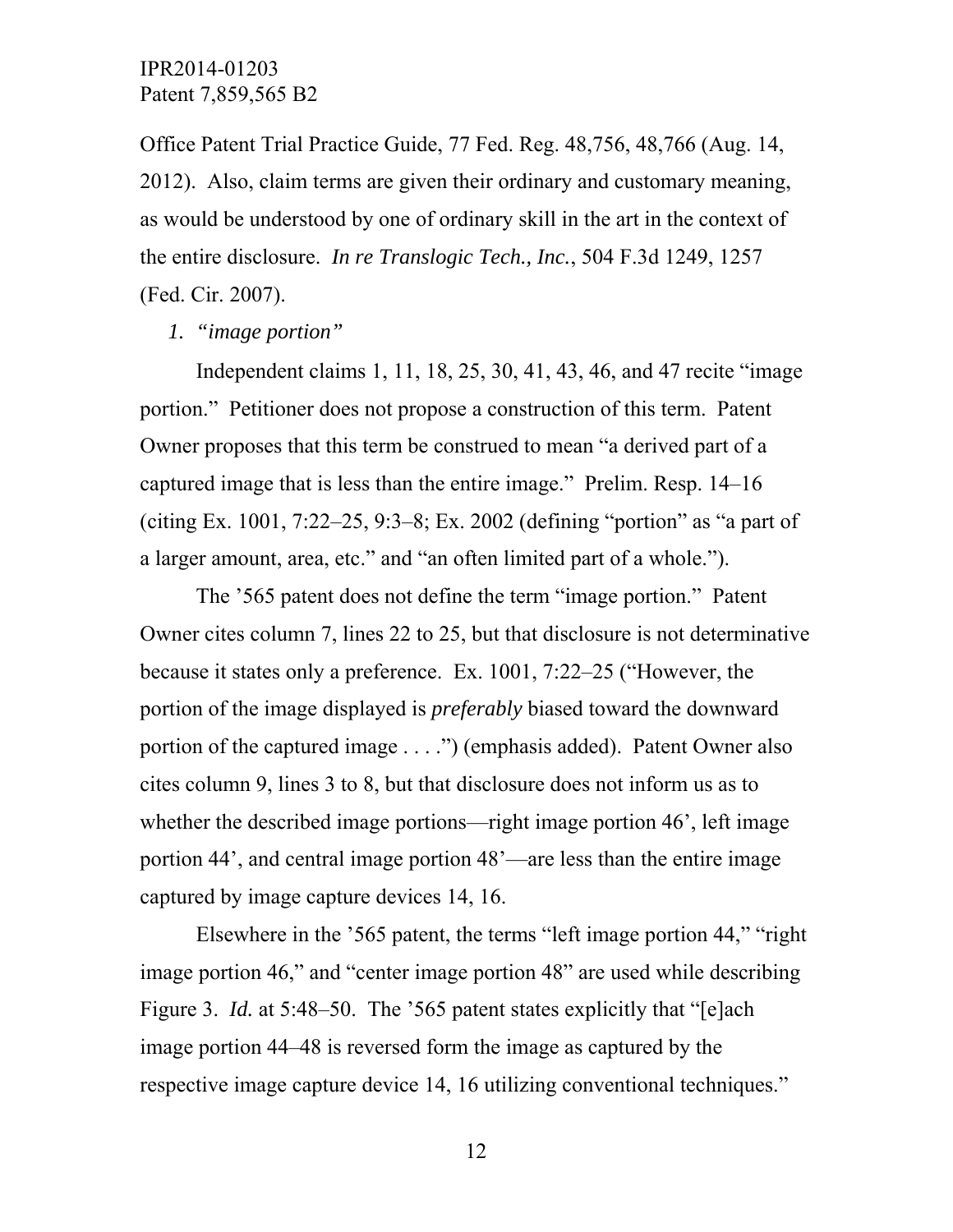*Id.* at 5:50–53. The '565 patent does not, however, describe each image portion 44, 46, and 48 as comprising *less* than the entire image captured by the respective image captures devices 14, 16. Based on our review, there is no such disclosure anywhere in the '565 patent. Accordingly, we are not persuaded that Patent Owner's proposed construction is the broadest reasonable interpretation.

Regardless of how "image portion" is construed, we note that the independent claim limitations in which "image portion" is recited set a minimum—not a maximum—for what must be included in a displayed image. For example, independent claims 1, 30, 41, 46, and 47 recite "the displayed [composite] image displayed on said single display screen includes an image portion." The other independent claims recite "image portion" in similar context. *See, e.g.,* Claims 11, 18, and 25 ("the displayed image including an image portion"); Claims 43 and 44 ("wherein the displayed image displayed on said single display screen comprises a left image portion"). These limitations require that the displayed [composite] image include an "image portion," but do not preclude the displayed [composite] image from including more than a portion. The limitations do not, for example, require that the displayed [composite] image include *no more than* an image portion.

On this record, and for purposes of this Decision, we determine that "image portion" does not require further express construction.

### *D. Claim 6 – Obviousness over Nissan alone or with Secor*

Petitioner argues that claim 6 is unpatentable under 35 U.S.C. § 103(a) as obvious over Nissan alone or with Secor. Pet. 26–30.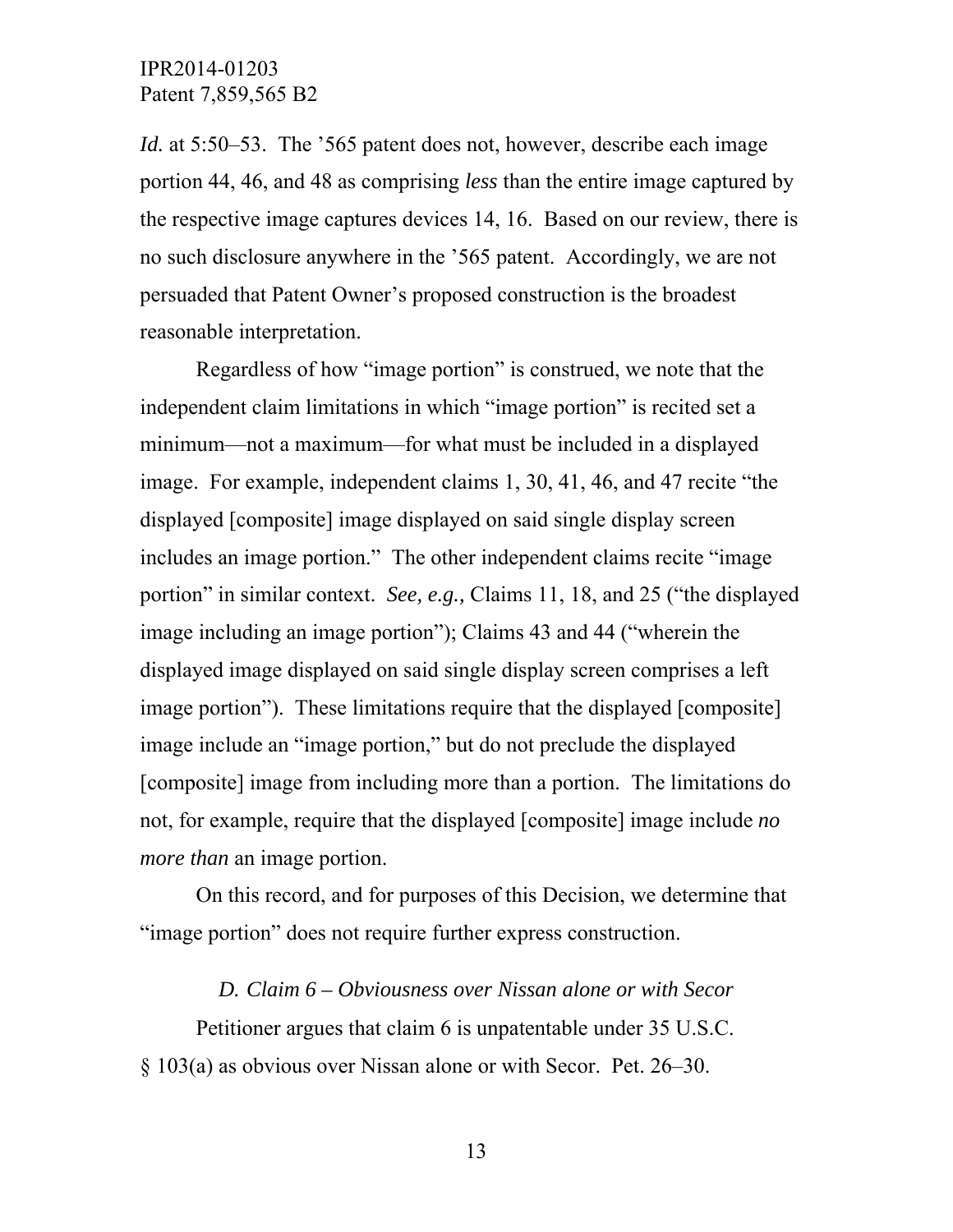### *Nissan (Exhibit 1004)*

Nissan describes a device for displaying the positions of other vehicles, the states of obstructions, the center line, and other information about the vehicle's surroundings to the driver by using cameras. Ex. 1004, 2:16–20. The system of Nissan includes a plurality of cameras installed in a vehicle, a means for performing a perspective conversion that converts the images from those cameras to other coordinates, a means for combining the converted images into one image related to an image of the vehicle itself, and a display for displaying the image to the occupants. *Id.* at 3:15–21.

Figure 1 is reproduced below:



Figure 1 is an overhead view of a vehicle equipped with the system of Nissan. *Id.* at 3:34–35. As depicted in Figure 1, a plurality of cameras 1–6 are setup so that the respective fields of view, 1a–6a, cover the environment surrounding the vehicle. *Id.* at 3:36–38. Images from the cameras are input and converted to other coordinates by a perspective conversion. *Id.* at p. 4:15–17. The converted images are then combined into one image by an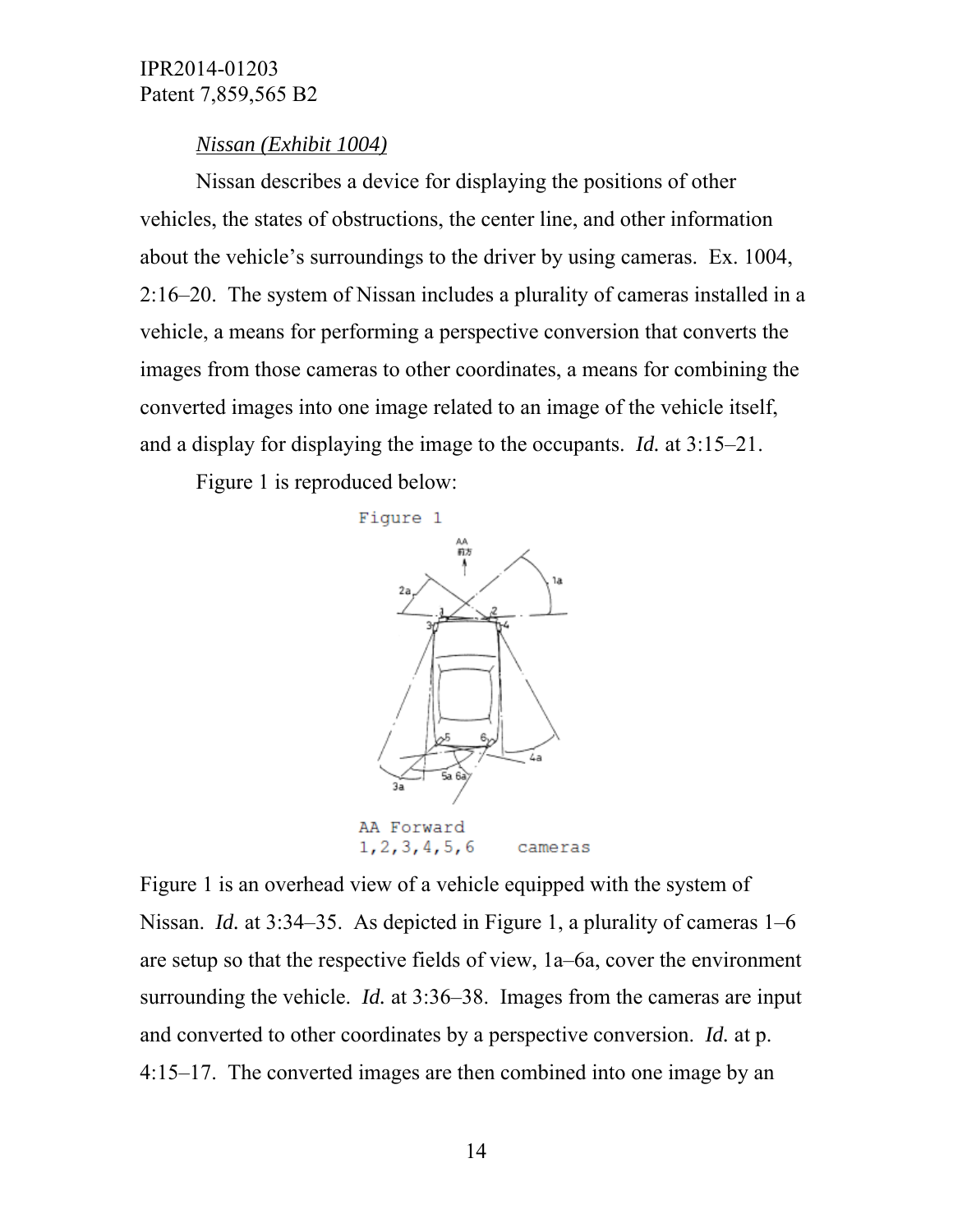image display unit and displayed on a monitor positioned at the driver's seat. *Id.* at 4:17–20. The vehicle's position is drawn simultaneously in a diagram. *Id.* at 4:22–24. The displayed position of the vehicle is offset from the center of the image screen depending on signals corresponding to the gear position, the vehicle speed, and the operation of the directional indicator. *Id.*  at 4:24–27.

Figure 3(a) is reproduced below.



Figure 3(a) is an example of the display results on display when backing up. *Id.* at 4:29–31, 7:30–32. Specifically, Figure 3(a) shows backing up in the direction of the arrow and is a fixed display with vehicle 10 in the upper part in the center. *Id.* at 4:31–33. Neighboring vehicle 11 is displayed in a side view. *Id.* at 4:33–35. According to Nissan, by looking at the display device, the driver can behave appropriately when backing up. *Id.* at 6:23–25.

### *Secor (1020)*

Secor describes a rearward viewing arrangement for a motor vehicle that permits an operator to view traffic conditions from the left and right sides of the vehicle and directly behind the vehicle. Ex. 1020, Abstract. Figures 3 and 4 show possible positions for in-dash rear view display assembly 36, and for alternative hybrid rear view display 38, the latter being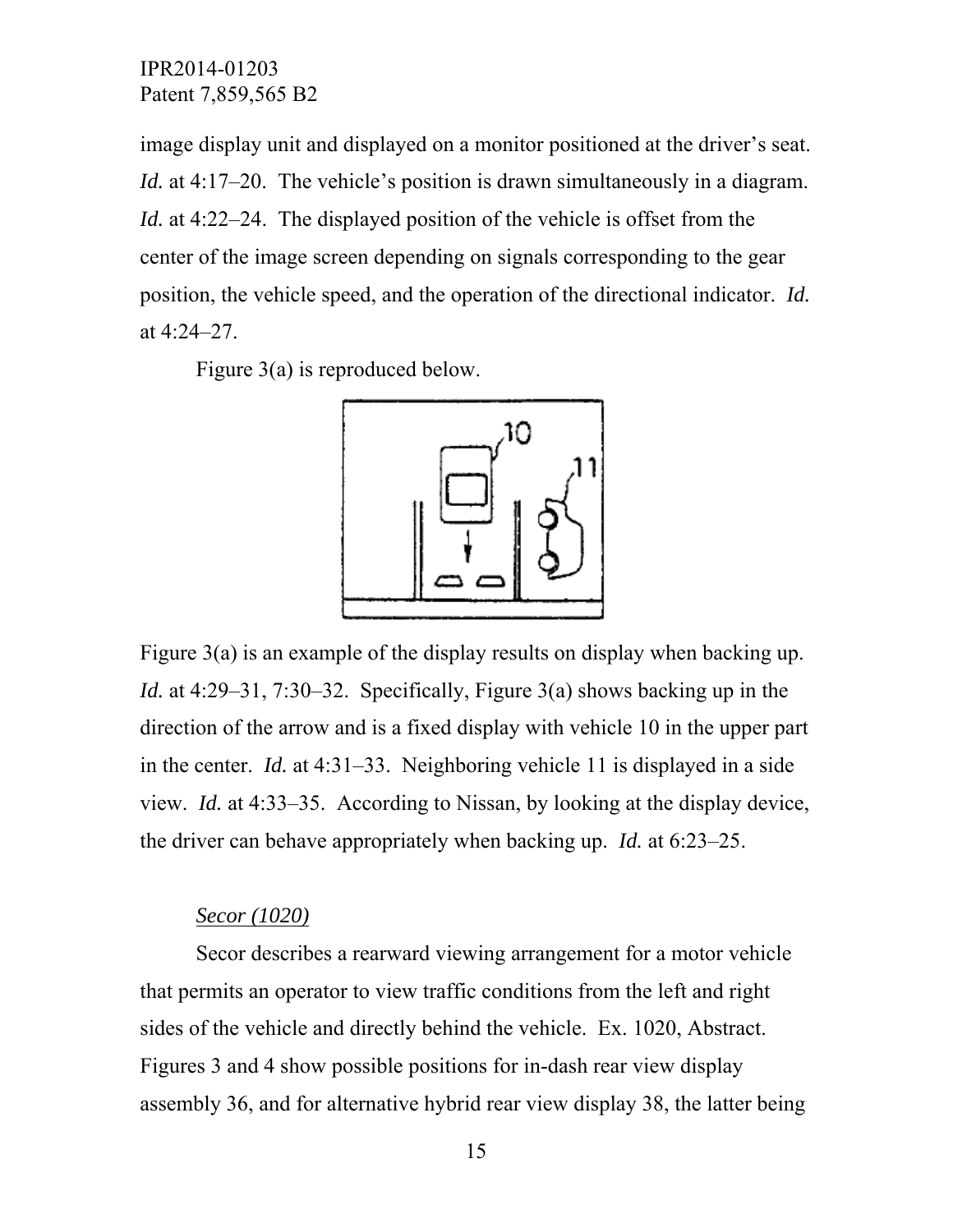positioned at the usual location of a conventional center rear view mirror.

*Id.* at 4:23–27. Figure 5 shows in-dash display 36 in combination with the digital instrument cluster. *Id.* at 4:28–31.

# *Analysis*

In light of the arguments and evidence, Petitioner has established a reasonable likelihood that claim 6 is unpatentable as obvious over Nissan alone.

Claim 6 depends from independent claim 1. Petitioner cites Nissan for teaching the limitations of independent claim 1. Pet. 28–30. We are persuaded that Petitioner's citations support Petitioner's contentions.

Claim 6 recites:

wherein said display screen is at least one of (a) positioned within the field of view of the driver without substantially obstructing the view through a windshield, (b) mounted to one of a dashboard, a facia, a header and a windshield of the vehicle, (c) mounted at a position conventionally occupied by an interior rearview mirror, (d) a display of one of a projected and a virtual image and (e) a heads-up display.

Petitioner contends that Nissan teaches limitations (a) and (b). Pet. 30 (citing Ex. 1004, 4:19). Nissan teaches that TV monitor 9 is positioned at the driver's seat. Ex. 1004, 4:19. On this record, we are persuaded that Nissan supports Petitioner's contention.

We are not persuaded by Patent Owner's sole argument that Nissan does not teach an "image portion" because its "displayed image is created using the *entire* image captured by each camera." Prelim. Resp. 24–27 (emphasis original). We declined to adopt Patent Owner's construction of "image portion." As we noted above, the independent claims require at least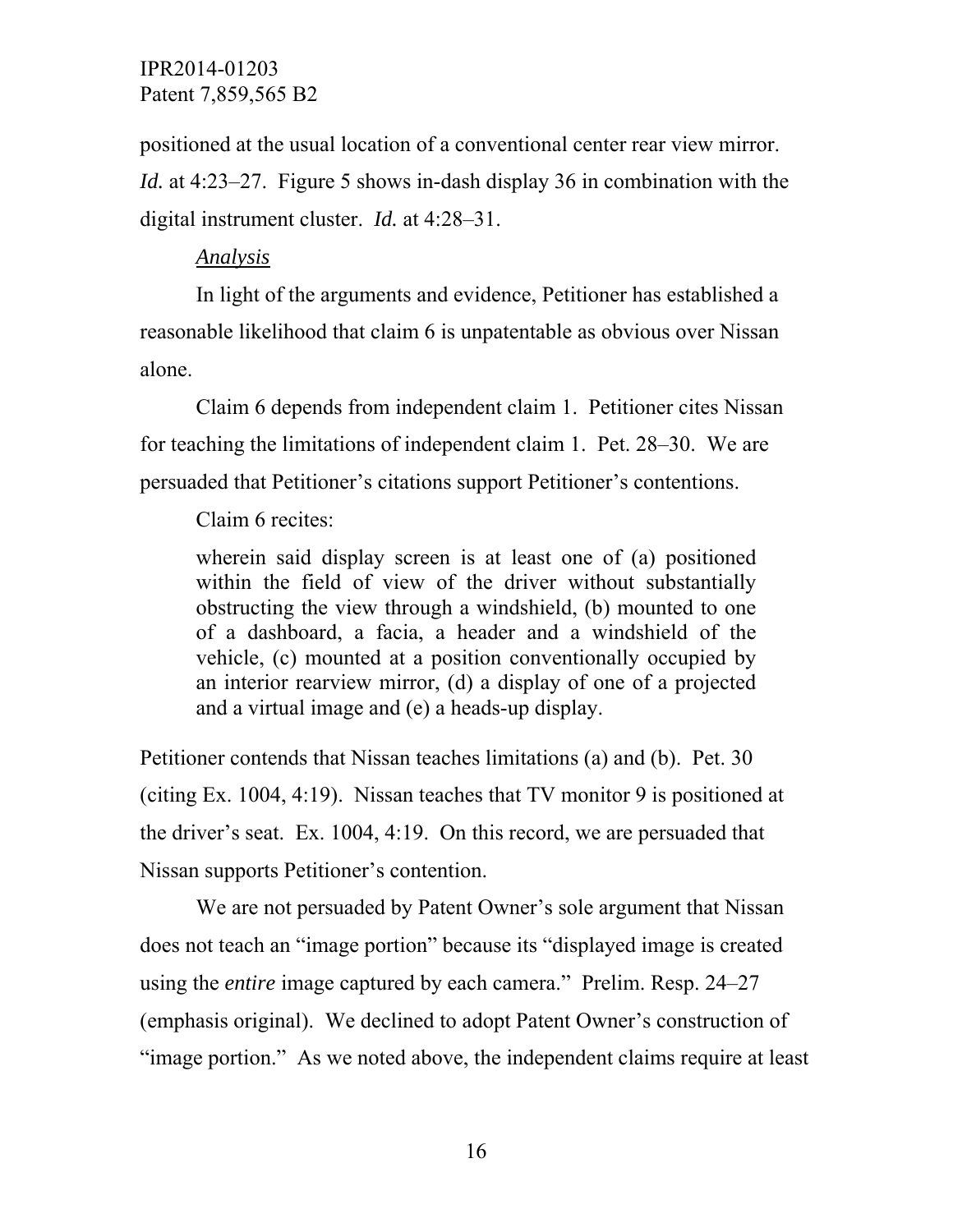a portion of an image, but do not preclude the displayed image from including the entirety of the image captured.

# *Conclusion*

On this record, we are persuaded that Petitioner has established a reasonable likelihood that it would prevail in showing that claim 6 is unpatentable as obvious over Nissan alone.

# *E. Claims 14, 21–24, 34–38, 43–46, and 49 – Obviousness based upon Nissan and Hino*

Petitioner argues that (1) claims 14, 43, 44, 46, and 49 are unpatentable under 35 U.S.C.  $\S$  103(a) as obvious over Nissan and Hino; (2) claims 21–24 are unpatentable under 35 U.S.C. § 103(a) as obvious over Nissan, Hino, Aishin, and Wang; (3) claims 34–38 are unpatentable under 35 U.S.C. § 103(a) as obvious over Nissan, Hino, Aishin, and Niles; and (4) claim 45 is unpatentable under 35 U.S.C. § 103(a) as obvious over Nissan, Hino, and Aishin. Pet. 30–46, 52–58.

# *Hino (1013)*

Hino describes a road-surface view display device that displays at a driver's seat the road surface surrounding the automobile. Ex. 1013, 1. Figure 1 is reproduced below.

 $Fig. 1$ 

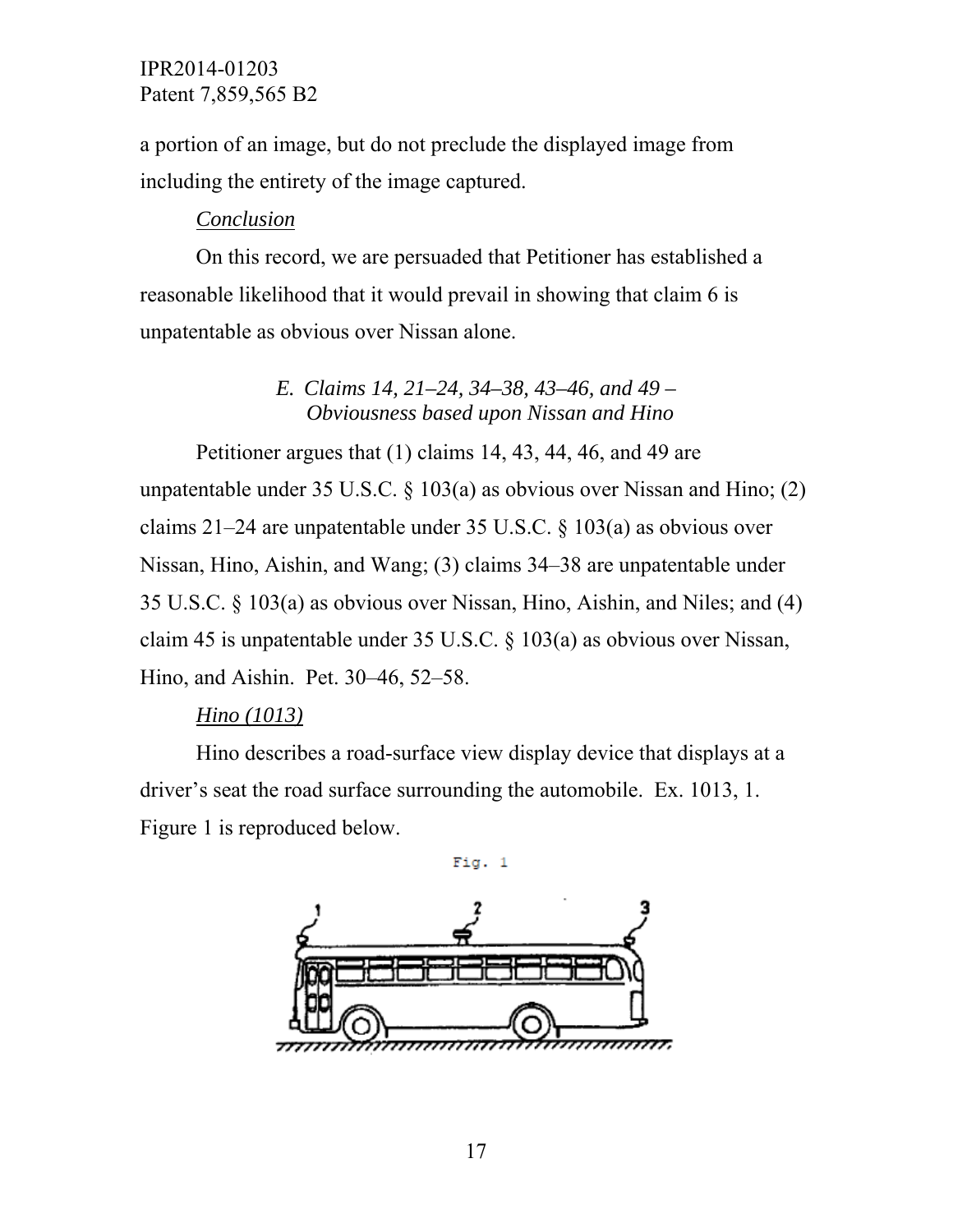Figure 1 depicts a side view of an automobile equipped with the invention of Hino. *Id.* at 2. Television camera 1 is mounted to the roof of the automobile at the front end, television camera 2 is mounted to the roof at a center portion of the automobile, and television camera 3 is mounted to the roof at the rear end. *Id.* Each television camera has a wide-angle lens to obtain a wide view of the road surface in the vicinity of the automobile. *Id.* CPU 18 synthesizes the video signals from television cameras 1–3 into a video signal that shows the vicinity of the automobile as seen from directly above the automobile. *Id.* Figure 3 is reproduced below.



Figure 3 is an example of the synthesized video signal showing the road surface in the vicinity of the automobile. *Id.* at 3.

### *Analysis*

In light of the arguments and evidence, Petitioner has not established a reasonable likelihood that claims 14, 21–24, 34–38, 43–46, and 49 are unpatentable as obvious over Nissan, Hino, and various other references.

Dependent claim 14 depends from independent claim 11. Dependent claims 21–24 depend from independent claim 18. Dependent claims 34–38 depend, indirectly, from independent claim 30. Dependent claim 45 depends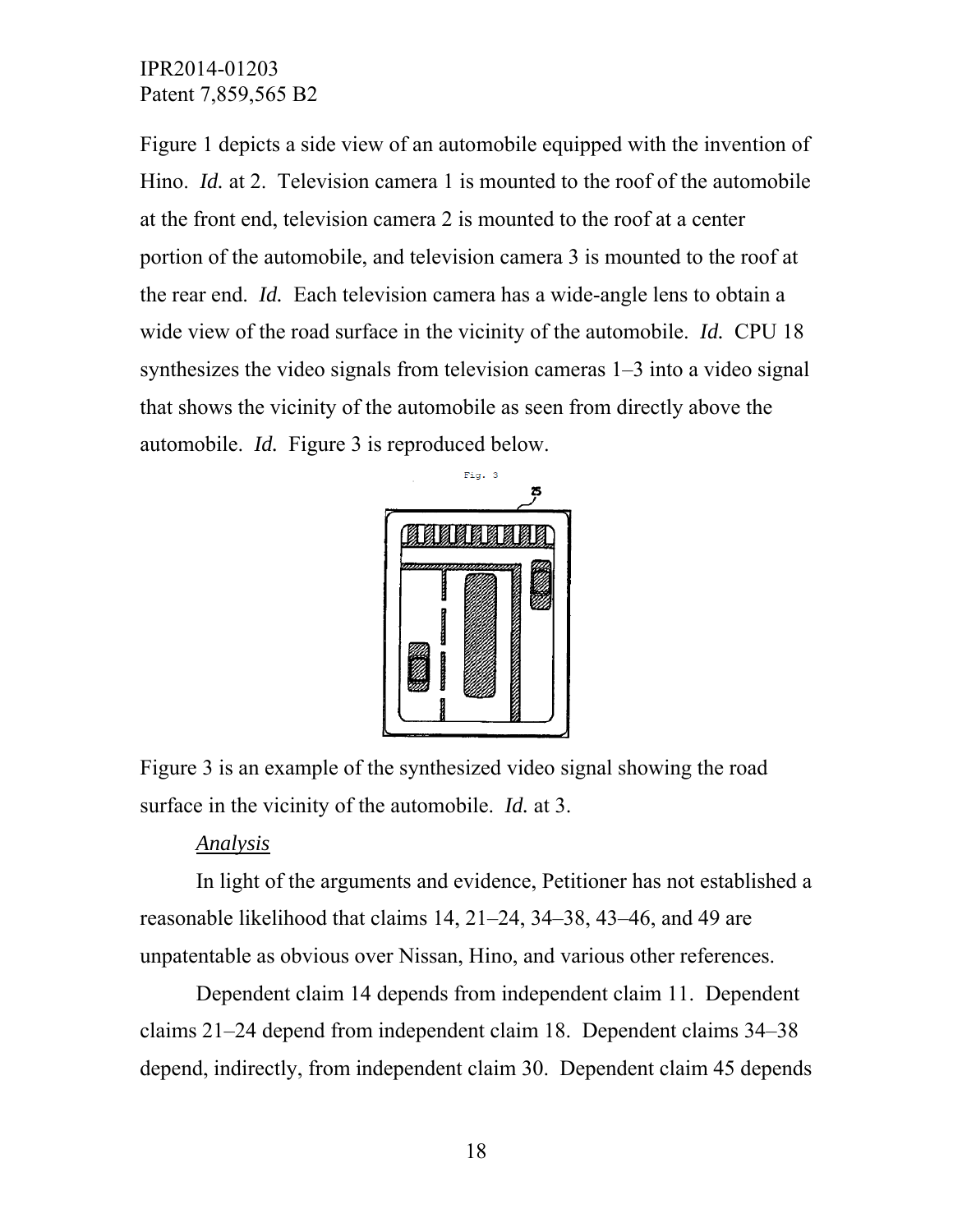from independent claim 44. Dependent claim 49 depends from independent claim 47.

Each of the independent claims requires that the recited image capture devices are directed generally rearwardly. *See, e.g.,* claim 11 ("directed rearwardly"), claim 18 ("having a respective generally rearward field of view,"), claim 30 ("directed rearwardly"), claim 44 ("directed generally rearwardly and sidewardly"), and claim 47 ("directed generally rearwardly and sidewardly"). Petitioner relies upon Nissan's cameras 3, 4, 5, and 6 each directed rearwardly of the equipped vehicle as teaching these limitations. *See, e.g.,* Pet. 33.

Petitioner proposes to modify Nissan in view of Hino "to obtain a more ideal area view, as shown in Hino" (Pet. 32) and "a more accurate bird's eye view as described in Hino." Petitioner's expert, Dr. George Wolberg, testifies as follows:

[A] person of ordinary skill in the art would have found it obvious to improve the picture that is shown to the driver of Nissan to depict the ideal aerial view that is shown in Fig. 3 of Hino, which is clearly what Nissan is attempting to show the driver, based on the calculations performed in Hino (via [incorporation] of the JP Handbook, Pet. Ex. 1019) to transform the images from the multiple cameras shown mounted on the vehicle in Nissan such that the images are mapped to the ground/floor."

Ex. 1011 | 168. The techniques taught in Hino, however, relate to downward-facing cameras with wide angle lenses to obtain a wide view of the road surface in the vicinity of the automobile. Ex. 1013, Fig. 1, 2. Nissan's cameras, in contrast, are rear-facing. Ex. 1004, Fig. 1. Petitioner does not address whether or how a person of ordinary skill in the art would have modified the orientation of Nissan's rear-facing cameras in view of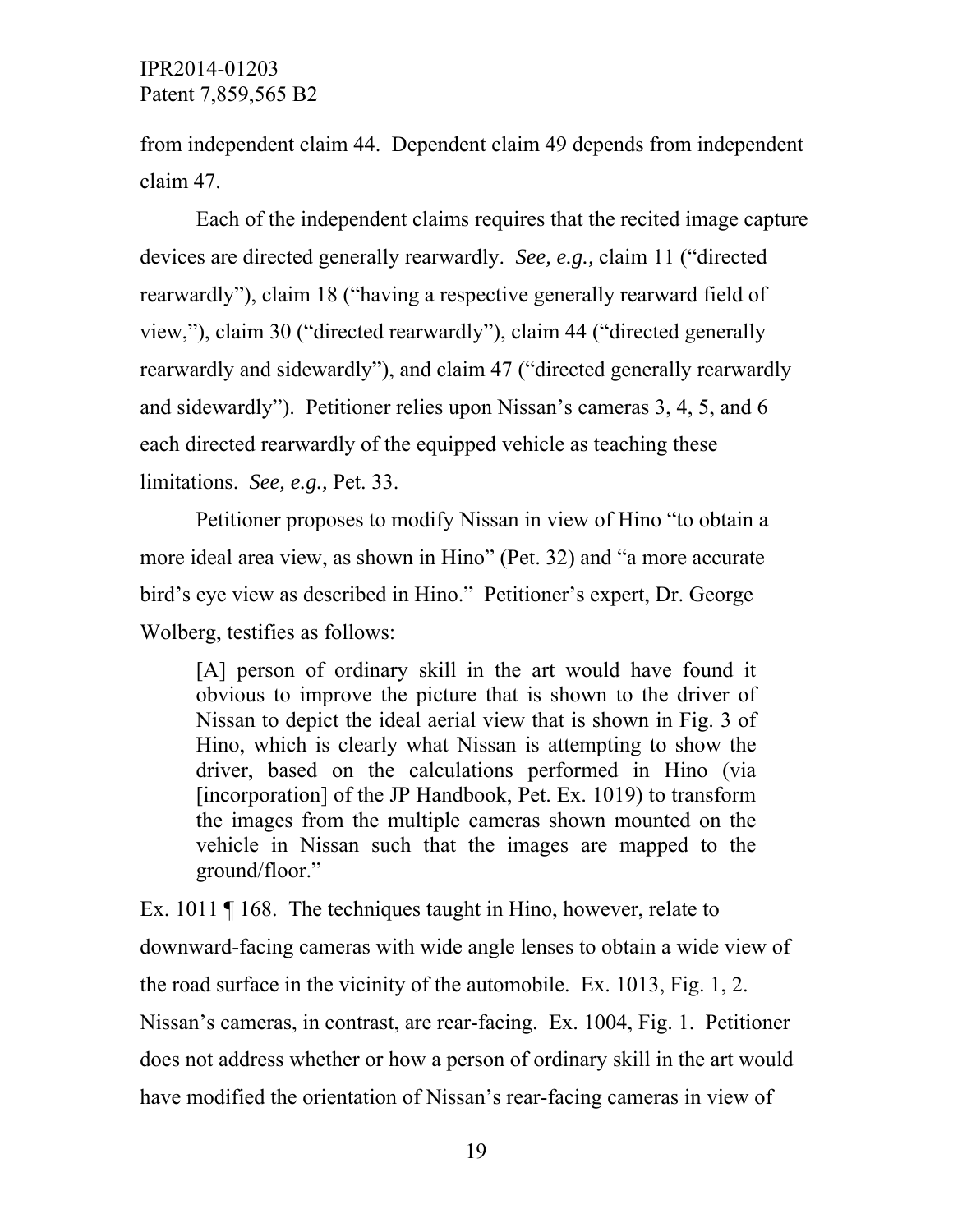Hino. To the extent that Nissan's cameras remained rear-facing, Petitioner does not explain adequately how the images captured by Nissan's rearfacing cameras can be mapped to the ground/floor using the calculations taught by Hino, which are intended for downward-facing cameras. To the extent that Nissan's cameras were modified to face downward, they would no longer teach the claim limitations discussed above requiring the recited image capture devices to be directed rearwardly.

#### *Conclusion*

On this record, we are not persuaded that Petitioner has established a reasonable likelihood that it would prevail in showing that claims 14, 21–24, 34–38, 43–46, and 49 are unpatentable as obvious over Nissan, Hino, and various other references.

#### *F. Claim 33 – Obviousness over Nissan, Aishin, Niles, Fujitsu, and Honda*

Petitioner argues that claim 33 is unpatentable under 35 U.S.C. § 103(a) as obvious over Nissan, Aishin, Niles, Fujitsu, and Honda. Pet. 47– 52.

### *Aishin (1006)*

Aishin describes a display apparatus for displaying, as a projected image by a video camera, a field of rear vision at the time of reverse travel of a vehicle, in which a predicted path of the vehicle is superimposed on the projected image. Ex. 1006, 2–3. Aishin describes a camera for photographing a field of rear vision, a steering sensor for detecting a steering angle of a steering wheel, an image processing device for storing an image of a predicted path corresponding to a steering angle of the steering wheel and for reading an image of a predicted path based on the signal from the steering sensor at the time of reverse travel, and a display device for

20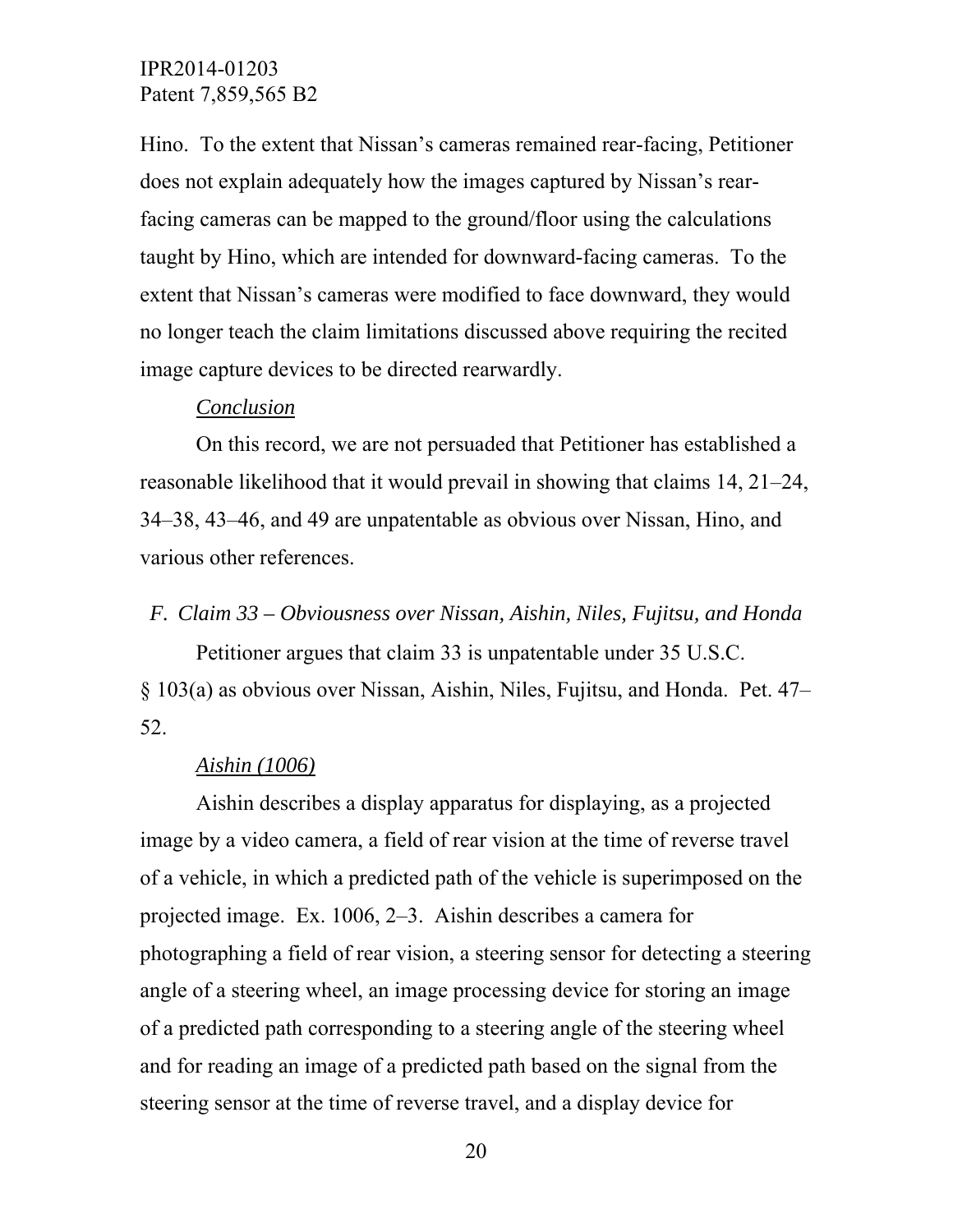superimposing and displaying a projected image from the camera and the image of a predicted path from the image processing device. *Id.* at 4–5. Specifically, path superposition device 6 takes as input (1) the image of a field of rear or lateral vision from video camera 7 on the vehicle; and (2) the predicted locus ready by computer 2 for locus calculation, to superimpose and display the image and the predicted locus on display 8. *Id.* at 6.

Figure 3 is reproduced below.



Ex. 1005, Fig. 3. Figure 3 shows an exemplary display of a predicted path obtained by the predicted path display device of the vehicle. Ex. 1006, 6.

### *Niles (1010)*

Niles describes rearward view monitoring system that includes a monitor at the driver's seat that displays plural pairs of distance markers corresponding to a vehicle width. Ex. 1010, 1–3. The system includes a camera, a monitor mounted at the driver's seat, a sensor for sensing distance between the vehicle and a rearwardly positioned obstacle, vehicle speed, direction of vehicle rearward travel, and a marker signal generating circuit, which receives as inputs signals from the sensor and which generates a marker signal as necessary. *Id.* at 3. The markers are superimposed on the displayed image. *Id.* For example, a single marker may be displayed every

21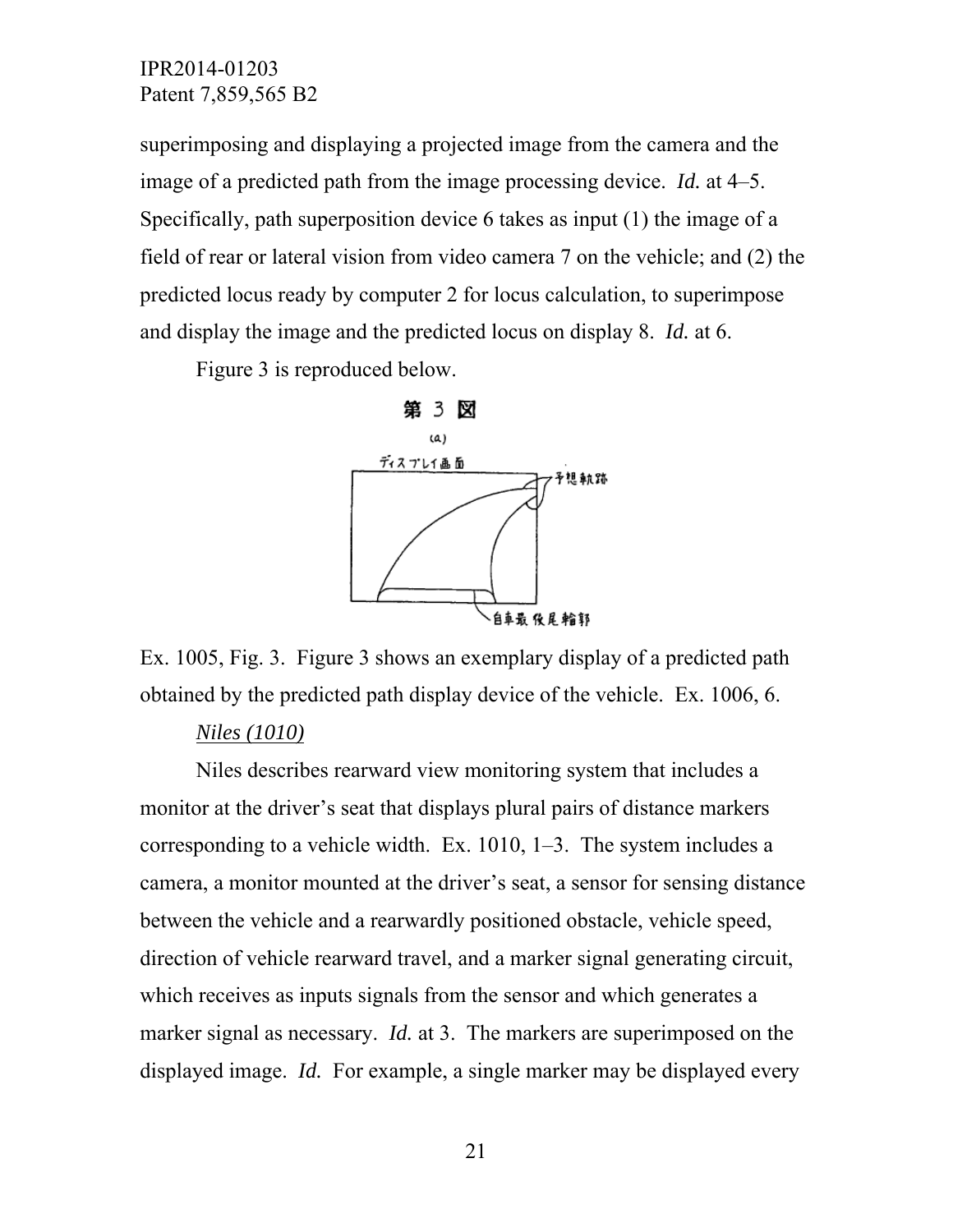one meter. *Id.* When a tire direction sensor is applied, an anticipated rearward path of travel can be displayed with the markers. *Id.* at 4.

Figure 6 is reproduced below.



Figure 6 is an exemplary view of the monitor television when a tire direction sensor is applied as a sensor. Ex. 1009, Fig. 6; Ex. 1010, 5. As shown in Figure 6, markers 4 can be displayed curving along the anticipated rearward path of travel of the vehicle, and thus the monitor can display the vehicle's rearward direction more clearly. Ex. 1010, 4.

# *Fujitsu (1017)*

Fujitsu describes a display device that displays a rear video image combined with distance scale markers. Ex. 1017 ¶¶ 34–38. Figure 4(b) is reproduced below.



 $(b)$ 

Figure 4(b) depicts an exemplary display with distance scale marks. *Id.* ¶¶ 52, 53.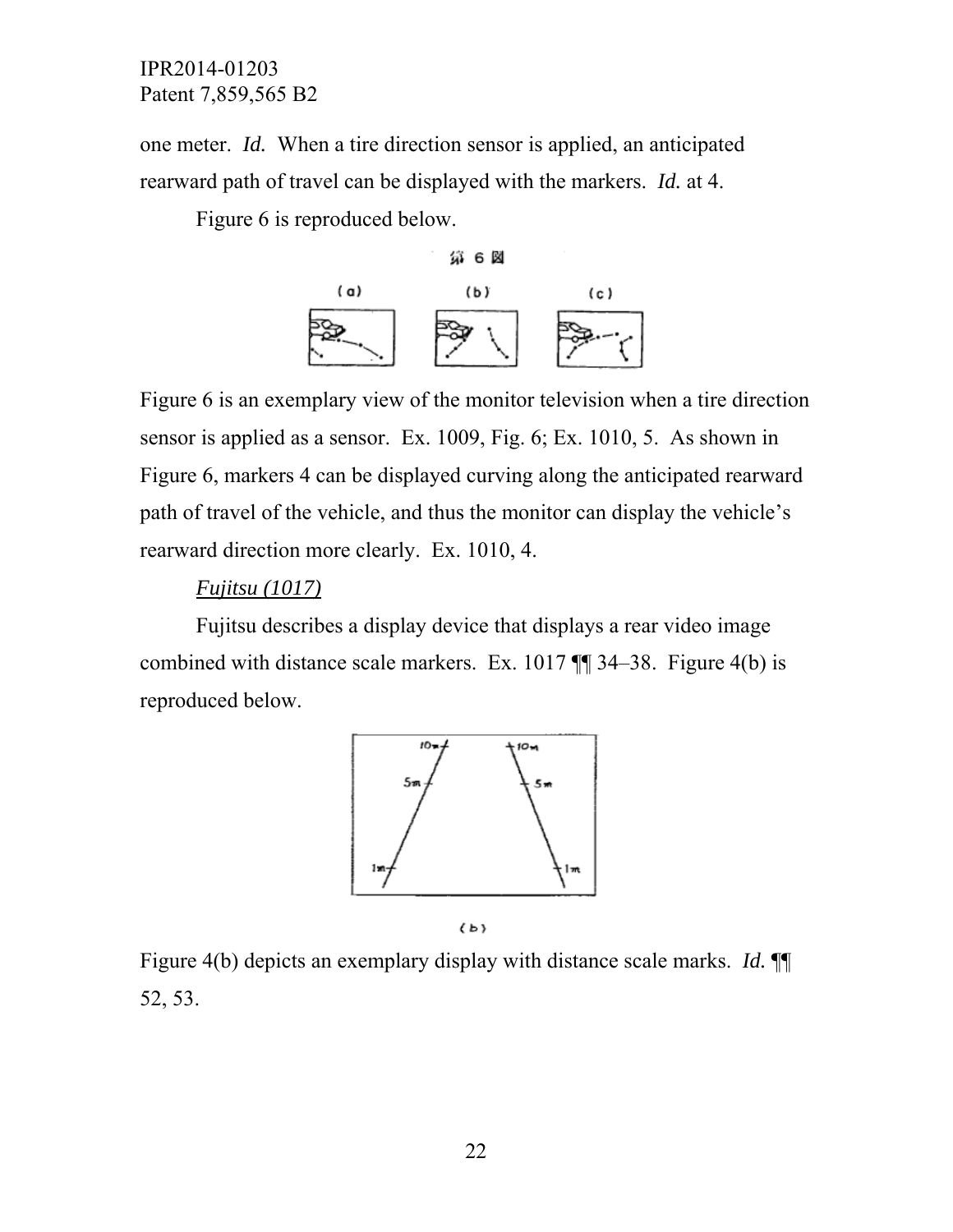# *Honda (1015)*

Honda describes a rear visual field display device for a vehicle. Ex. 1015, 265. A monitor screen near the driver's seat displays a rear visual field captured by a camera. *Id.* at 266. A predicted rearward trajectory corresponding to a steering angle detected by a steering angle sensor is overlaid on the rear visual field captured by the camera. *Id.* Figure 4 is reproduced below.

**FIG. 4** 



Figure 4 shows what is displayed on a monitor screen of the device of the invention in Honda. *Id.* at 267. In this manner, the rearward trajectory X along the ground of the rear portion of the vehicle body and the rearward trajectory Y of the top end of the rear portion of the vehicle body are overlaid on the monitor screen (2a) as the predicted rearward trajectory corresponding to the actual steering angle. *Id.*

# *Analysis*

Claim 33 depends from dependent claim 32, which depends from independent claim 30. Petitioner contends that Nissan and Aishin teach the limitations of claim 30, and that Nissan, Aishin, and Niles teach the limitations of claim 32. Pet. 50–52. We are persuaded that Petitioner's citations support Petitioner's contentions

23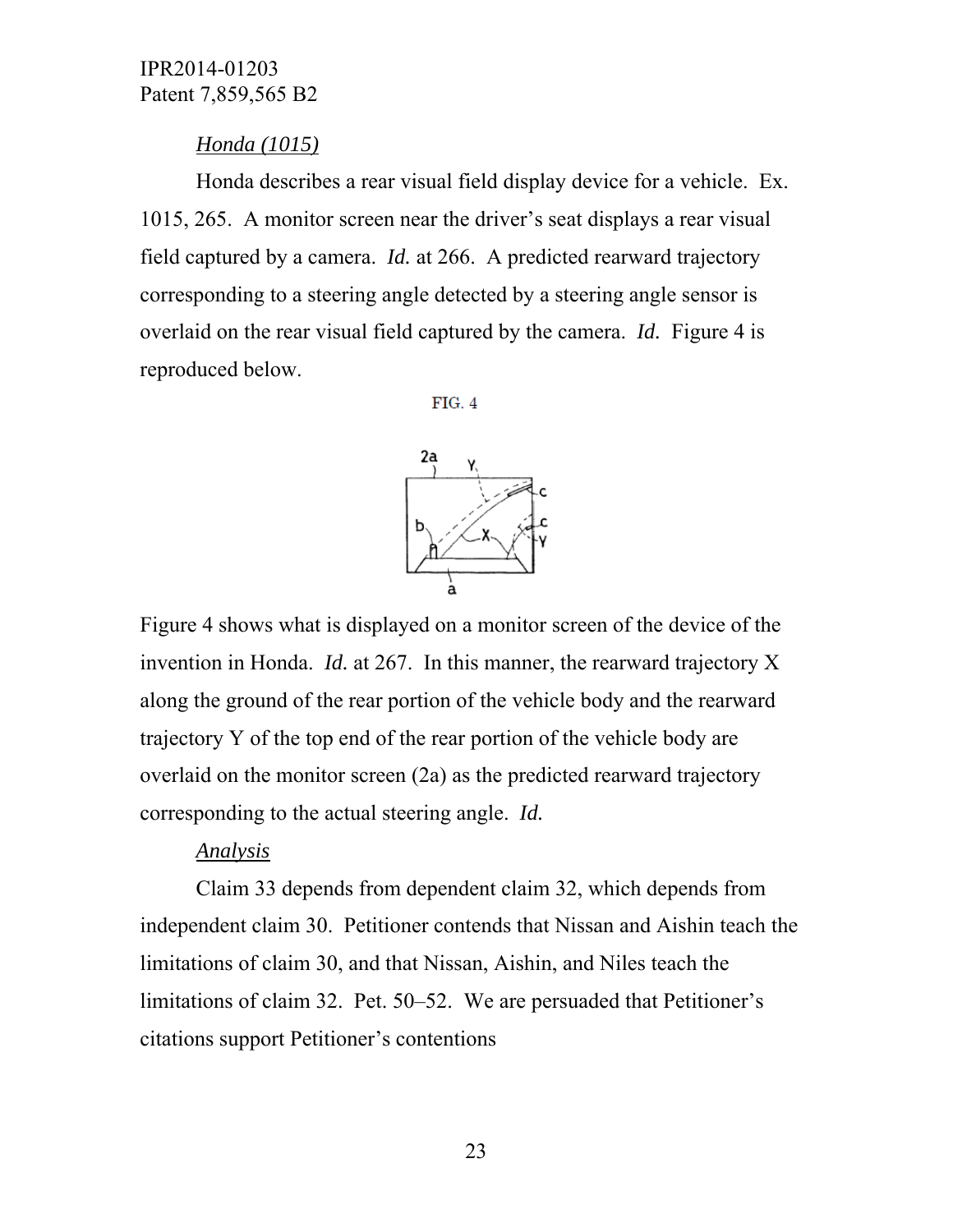Claim 33 recites "wherein at least one of (a) said indicia has a form that responds to the rate of turn of the vehicle, and (b) said indicia has a form that responds to at least one of the vehicle's steering system, the vehicle's differential system and a compass." Petitioner cites Honda for disclosing overlay of "a predicted rearward trajectory corresponding to a steering angle detected by a steering angle sensor." Pet. 52 (quoting Ex. 1015, 266). We are persuaded that Petitioner's citation supports Petitioner's contention.

We are not persuaded by Patent Owner that Petitioner fails to identify the specific references relied upon for this ground. Prelim. Resp. 43–45. The Petition states:

[G]iven Niles' explicit commentary on having the distance markers change direction "as needed" and being "dynamically adjustable" in response to various parameters, it would have been obvious to modify the vision system of Nissan with the superimposed image of the predicted path to include the vehicle trajectories as taught by Aishin, where the trajectories and distance markers (Niles and Fujitsu) respond to the vehicle's steering system as taught by Honda, to provide the driver with the maximum amount of information when reversing the vehicle, as reversing the vehicle is the maneuver that is most dangerous and prone to accidents when operating a vehicle.

Pet. 48–49. On this record, it is sufficiently clear that Petitioner is proposing to modify Nissan in view of Aishin (for trajectories), Niles or Fujitsu (for the distance markers), and Honda (for responding to the vehicle's steering system). For the same reason, we also are not persuaded by Patent Owner's argument that the combination does not disclose said *indicia* having "a form that responds to the rate of turn of the vehicle or to at least one of the vehicle's steering system, the vehicle's differential system and a compass." Prelim. Resp. 45–46. Patent Owner is attacking the references individually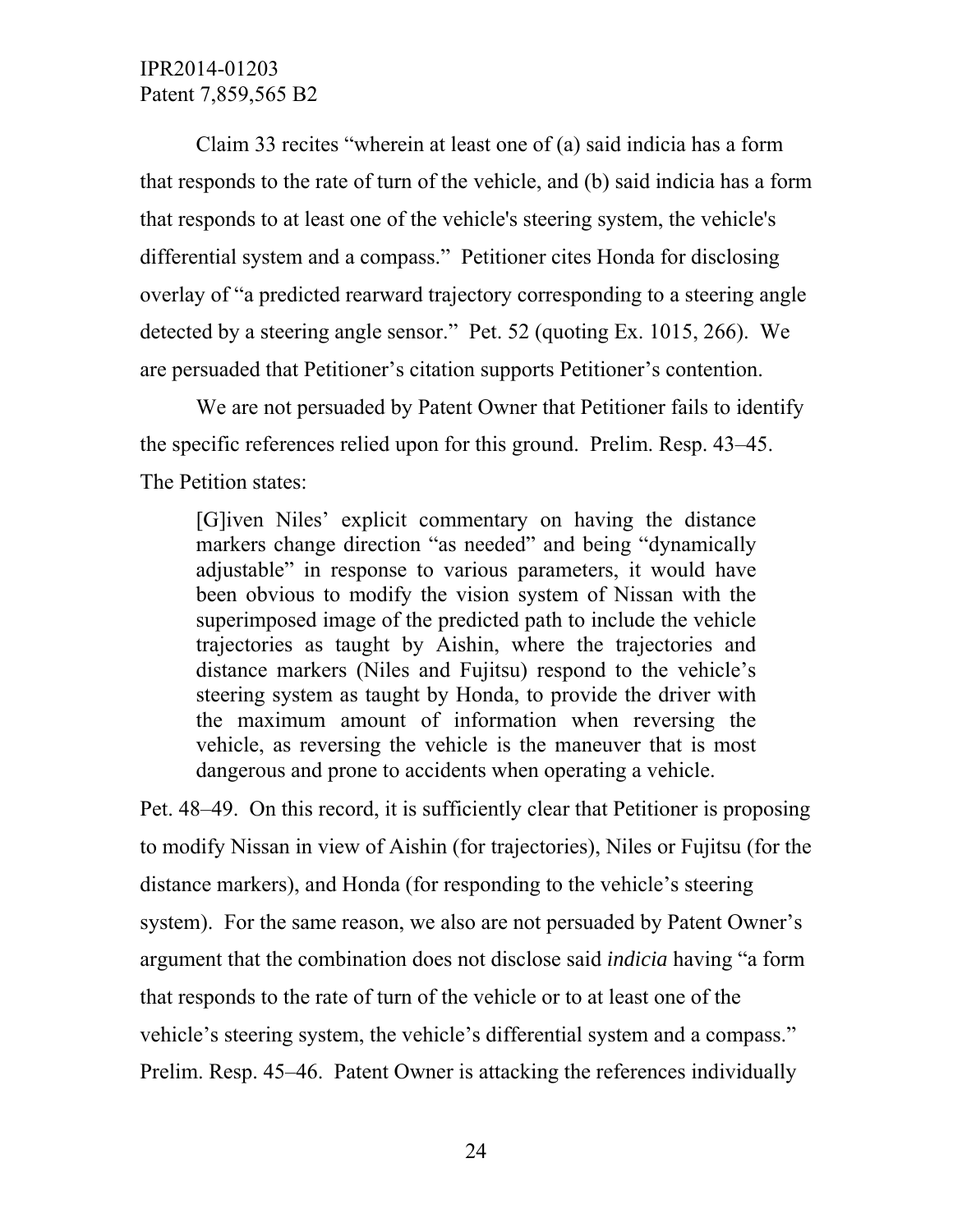when the proposed ground is based upon a combination. Nonobviousness cannot be established by attacking references individually where, as here, the ground of unpatentability is based upon the teachings of a combination of references. *In re Keller,* 642 F.2d 413,426 (CCPA 1981). Rather, the test for obviousness is whether the combination of references, taken as a whole, would have suggested the patentee's invention to a person having ordinary skill in the art. *In re Merck & Co.,* 800 F.2d 1091, 1097 (Fed. Cir. 1986).

#### *Conclusion*

On this record, we are persuaded that Petitioner has established a reasonable likelihood that it would prevail in showing that claim 33 is unpatentable as obvious over Nissan, Aishin, Niles, Fujitsu, and Honda.

### III. CONCLUSION

For the foregoing reasons, we determine that Petitioner has established that there is a reasonable likelihood that it would prevail in establishing the unpatentability of claims 6 and 33 of the '565 patent.

The Board has not made a final determination on the patentability of any challenged claims.

#### IV. ORDER

Accordingly, it is

ORDERED that pursuant to 35 U.S.C. § 314, an *inter partes* review is hereby instituted for:

(1) Claim 6 under 35 U.S.C. § 103 as obvious over Nissan; and

(2) Claim 33 under 35 U.S.C. § 103 as obvious over Nissan, Aishin, Niles, Fujitsu, and Honda; and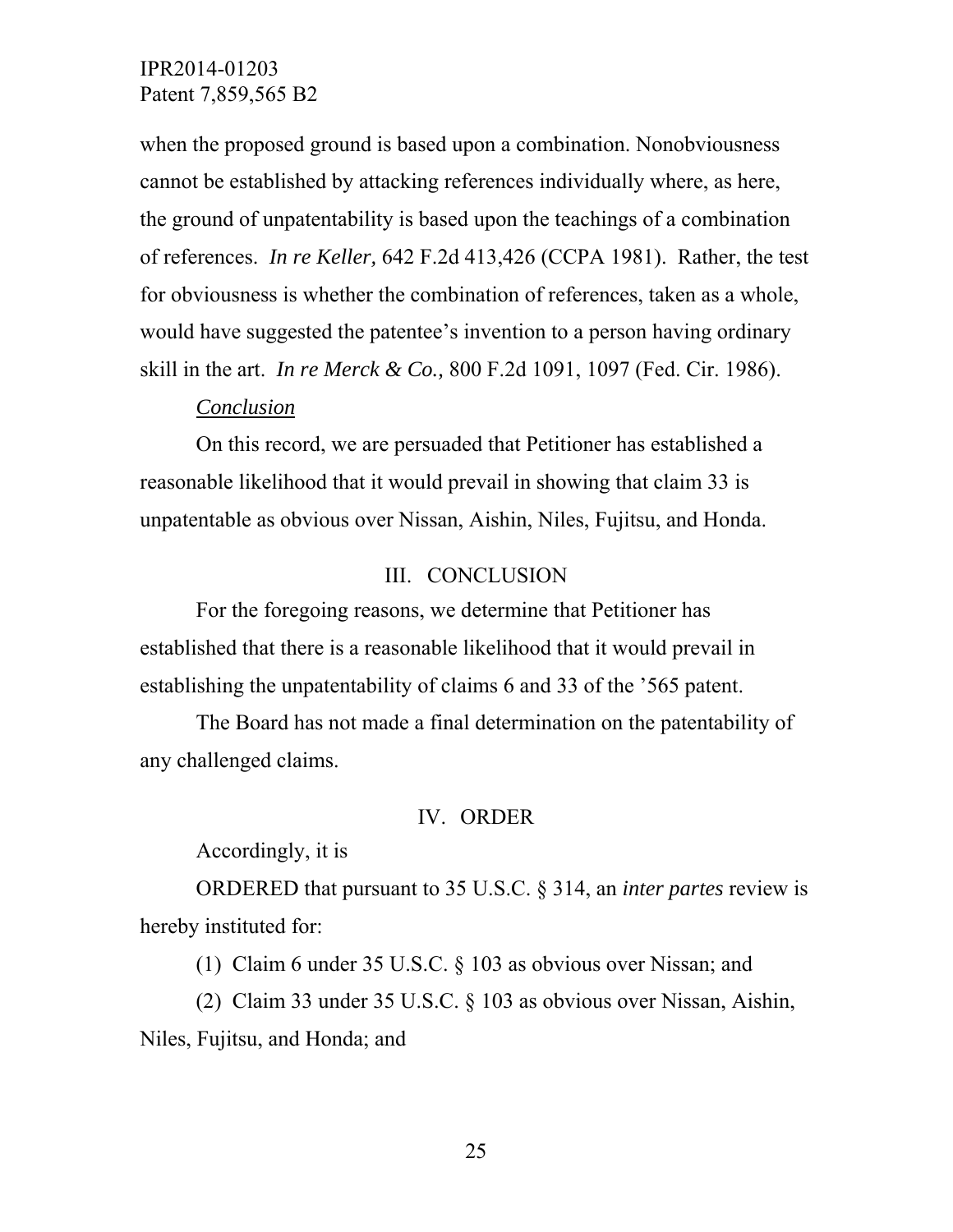FURTHER ORDERED that no other grounds raised in the Petition are authorized for *inter partes* review;

FURTHER ORDERED that pursuant to 35 U.S.C. § 314(c) and 37 C.F.R. § 42.4, notice is hereby given of the institution of a trial on the grounds of unpatentability authorized above; the trial commences on the entry date of this Decision.